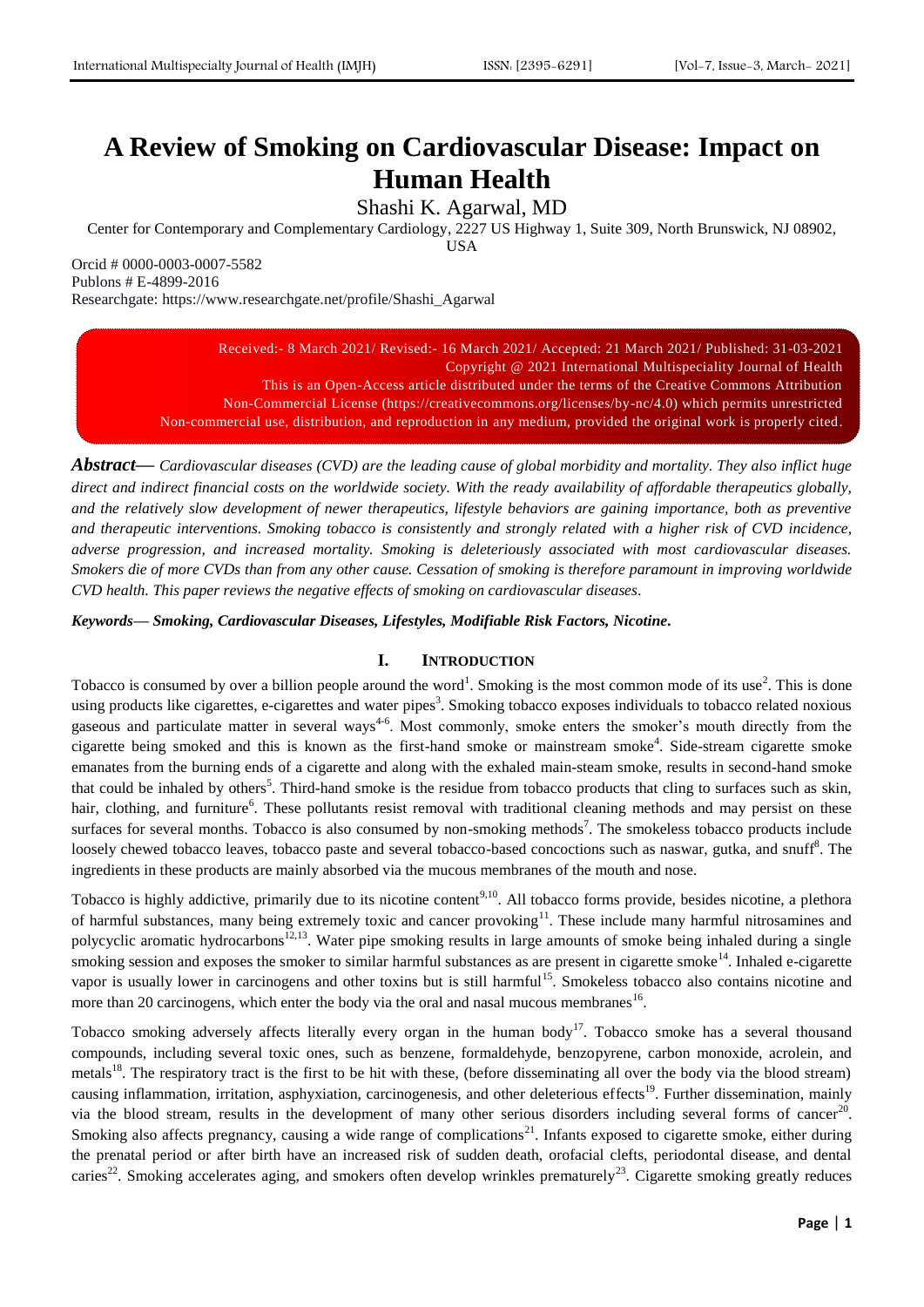the quality of life<sup>24</sup>. It is estimated that almost half of the smokers lose about 20 years of healthy life<sup>25</sup>. In 2017, 182 million disability-adjusted life-years (DALYs) were attributed globally to tobacco use<sup>26</sup>. Smokers over their lifetime demonstrate a higher mortality risk when compared to never smokers<sup>27</sup>. According to the Global Burden of Disease Study, in 2015, worldwide, one out of ten deaths was due to smoking<sup>28</sup>. Tobacco-related diseases are estimated to claim more lives than those due to AIDS, malaria and tuberculosis combined<sup>29</sup>. The estimated economic cost associated with smoking is  $1.8\%$  of global gross domestic product<sup>30</sup>.

Smoking cessation before the age of 40 is associated with a reduction of more than 90% of the excess morbidity and mortality<sup>31</sup>. Cessation at the age of 30 eliminates nearly all the excess risk. Besides bestowing a healthier life, cessation also increases life expectancy<sup>31</sup>. Jha et al estimated that smokers who started smoking early in adult life, gain almost 10, 9, 6, and 4 years of increased life if they stop smoking at ages of 30, 40, 50, or 60 years of age, respectively, compared to those who continue to smoke<sup>32</sup>.

#### **II. DISCUSSION**

The major CVDs are coronary heart disease (CHD) high blood pressure (HTN), stroke, heart failure (HF), cardiac arrhythmias, peripheral arterial disease (PAD), deep vein thrombosis (DVT) and vasculogenic erectile dysfunction  $(ED)^{33}$ . These impart the greatest non-communicable diseases burden globally and this is expected to rise globally in the coming years<sup>34</sup>. They cause considerable disability and are responsible for an enormous number of deaths<sup>35,36</sup>. They are responsible for a huge financial burden worldwide<sup>34</sup>.

Smoking exerts adverse effects on several CVDs, resulting in poor outcomes $37$ . It is estimated that globally, smoking related CVD deaths exceed those from respiratory diseases or all forms of cancer combined<sup>38</sup>. A smoker has approximately 10 years shorter lifespan than a nonsmoker<sup>39</sup>. Smoking cessation is associated with a gradual reversion of the harmful cardiovascular effects<sup>40</sup>. It reduces mortality and increases longevity<sup>41</sup>.

The relationship between smoking and CVD risk is non-linear<sup>42</sup>. It is estimated that 80% of the risk of smoking  $>20$ cigarettes/day comes from smoking less than 3 cigarettes/day<sup>43</sup>. Even smoking 1 cigarette/day is associated with 30–50% of the risk of CHD and 34–65% of the risk of stroke that would occur with smoking 20 cigarettes/day<sup>44</sup>. Deleterious effects are also seen with low-tar cigarette, filtered cigarette, e-cigarette, cigar pipe, and water-pipe smoking<sup>45</sup>. Nonsmokers exposed to passive smoke also demonstrate a 25–30% increased CV risk<sup>46</sup>.

Tobacco smoking plays a critical role in the maintenance and development, and progression of atherosclerosis via several mechanisms<sup>47</sup>. Tobacco smoking related chemicals increase low-density lipoprotein cholesterol levels, decrease high-density lipoprotein cholesterol level, increase inflammation, increase insulin resistance, increase catecholamines, increase the amount of fibrinogen, increase reactive oxygen species, and enhance platelet aggregation<sup>47</sup>.

#### **2.1 Smoking and HTN**

According to the WHO, one in four men and one in five women have elevated BP globally and its prevalence is increasing steadily<sup>48,49</sup>. Elevated BP increases the risk for coronary heart disease, PAD, stroke, kidney failure, and heart failure<sup>50</sup>. It also increases CVD mortality<sup>51</sup>. It accounts for approximately 45% of all global CVD morbidity and mortality<sup>52</sup>.

The adverse relationship between smoking and hypertension is well documented<sup>53</sup>. In the Physicians' Health Study, the risk of incident hypertension was increased by 15% in current smokers compared with never smokers<sup>54</sup>. In a recent study, a more than 5 pack-years smoking exposure increased the risk of BP by more than  $30\%$ <sup>55</sup>. Even passive smoking, after adjustments for several confounding factors, was found to be associated with a higher rate of hypertension in the exposed individuals, when compared to those not exposed to the secondhand cigarette smoke<sup>56</sup>. Besides smoking promoted atherosclerosis, the sympathetic nervous system and the baroreflex-system also play a deleterious role<sup>57-59</sup>.

#### **2.2 Smoking and CHD**

CHD, or coronary artery disease/ischemic heart disease, is the most common CVD<sup>60</sup>. Its prevalence is increasing in the middle- and low-income countries<sup>61</sup>. It is primarily caused by atherosclerosis, which leads to a flow-limiting stenosis of large epicardial coronary arteries, initially resulting in angina<sup>62</sup>. A plaque rupture or erosion can provoke superimposed atherothrombosis and vessel occlusion, leading to a myocardial infarction, or even death $^{63}$ . It is responsible for an enormous amount of global disability<sup>49</sup>. This imparts a heavy disability-adjusted life year (DALY) burden and smoking remains the number one CHD killer in the world $49,65$ .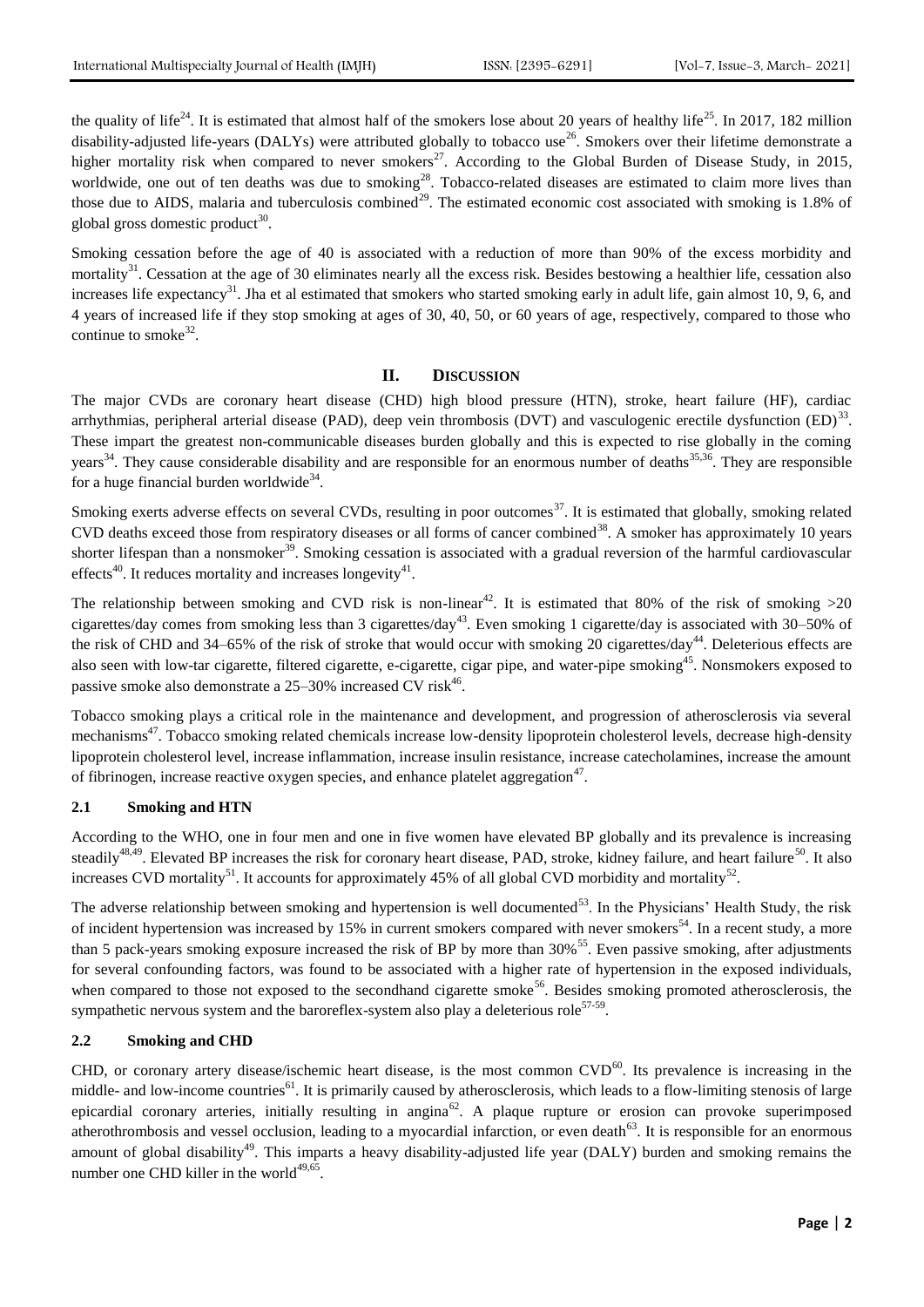Smoking is strongly linked with CAD<sup>65</sup>. Smokers are two to four times more likely to develop CHD<sup>66</sup>. In women, smokers between the ages of 35–39, almost triple their risk of CHD if they smoke just 1-4 cigarettes a day<sup>67</sup>. The INTERHEART study found that smokers have a 1.95-fold increased risk of developing non-fatal myocardial infarction when compared to non-smokers<sup>68</sup>. Hackshaw et al. reported that while smoking one cigarette per day increased the excess CHD risk by 40-50%, smoking 5-20 cigarettes per day increased the excess risk to only 55-65% - indicating that the smoking-cad relationship is non-linear<sup>69</sup>. Passive smoking also increases the risk of ischemic heart disease<sup>70</sup>. Smoking increases mortality<sup>71</sup>. One study showed that men smoking 20 cigarettes per day were twice as likely to die from CHD, when compared with never smokers<sup>71</sup>. Smoking cessation can reduce CHD mortality risk by around  $36\%$ <sup>72</sup>. This is impressive, when compared to a 29% reduction with statins, a 23% reduction with either beta-blockers or angiotensin-converting enzyme inhibitors, and a 15% reduction with aspirin<sup>72</sup>. Smoking cessation is therefore strongly recommended for all coronary artery disease patients by most major cardiology associations<sup>73</sup>. The pathological basis of CHD is atherosclerosis, which is enhanced by smoking<sup>74,75</sup>.

# **2.3 Smoking and Stroke**

Stroke is characterized by a sudden onset of a neurological deficit due to a vascular cause and typically occurs after the age of 50 years<sup>76</sup>. Vascular stroke may be ischemic or hemorrhagic or could result from a subarachnoid hemorrhage<sup>76</sup>. Ischemic stroke is the most common<sup>77</sup>. The Global Burden of Disease collaborators in a report published in 2018, estimated that the global lifetime risk of stroke from the age of 25 years was one in four and that the risk was twice as high for ischemic than hemorrhagic stroke<sup>78</sup>. Stroke is associated with considerable functional disability<sup>79</sup>. It is the second leading cause of death worldwide<sup>49</sup>. The total number of strokes, the related DALY burden, and deaths, are steadily increasing globally, with the bulk occurring in the medium- and low-income world $49$ .

Smoking is a major risk factor for stroke<sup>80</sup>, irrespective of the age of the individual<sup>81,82</sup>. This increased risk appears to be dose-dependent<sup>83</sup>, and the risk declines with smoking cessation<sup>84</sup>. As noted with CHD, the risk is high even with smoking only one cigarette a day<sup>85</sup>. Smoking one cigarette a day represents approximately 41% of the excess relative risk of getting a stroke when compared to the risk associated with smoking 20 cigarettes a day $^{85}$ .

#### **2.4 Smoking and Heart Failure**

HF affects 2–4% of the global population, according to the World Health Organization<sup>86</sup>. It is characterized by several functions restricting symptoms, such as shortness of breath, fatigue, and swelling of the ankles $87$ . These show frequent exacerbations and these result in repeated hospitalizations<sup>87</sup>. The prognosis is extremely poor, and the mortality rate is high, with almost 50% of HF patients dying within 5 years<sup>88</sup>. The main therapeutic goal in HF management is to reduce symptoms, decrease progression, diminish mortality, and improve the quality of life<sup>89</sup>.

Smoking is associated with an increased risk of heart failure<sup>90</sup>, and this is seen in both HFrEF (heart failure with reduced ejection fraction) and HFpEF (heart failure with preserved ejection fraction) after adjusting for other CVD risk factors<sup>91</sup>. The smoking-HF relationship is related to the amount and duration of smoking in HF patients<sup>92</sup>. Smokers not only demonstrate a reduced efficacy to treatment but are also more likely to experience undesirable long-term outcomes<sup>93</sup>. Unfortunately, about 16% of HF patients continue to smoke<sup>94</sup>. Exposure to second-hand smoke in HF patients is also detrimental and leads to a further reduction their quality of life<sup>95</sup>. Active smoking increases mortality in HF patients<sup>96</sup>. Even smoking in future donors results in a higher incidence of graft failure following heart transplantation and is associated with an increase in mortality $97$ . Smoking cessation is the leading modifiable risk factor for HF<sup>98</sup>. The risk of HF declines steadily with increasing duration following smoking cessation<sup>90</sup>.

The increased risk of HF and worse progression in existing HF in smokers are mediated via multifactorial pathways<sup>99</sup>. These included increased inflammation, oxidative stress, impaired endothelial function, increased systemic vascular resistance, atherosclerosis, and ischemic heart disease<sup>100-103</sup>. They also demonstrate sympathetic predominance, increased pulmonary vascular resistance, toxic effects of inhaled carbon monoxide and harmful structural changes in the ventricles<sup>104-106</sup>.

#### **2.5 Smoking and Arrhythmias**

Atrial fibrillation (AF) is a common arrhythmic disorder<sup>107</sup>. Its prevalence is higher in the elderly<sup>108</sup> and in individuals with other cardiovascular risk factors<sup>109</sup>. It is a major risk factor for stroke, heart failure, and cognitive dysfunction, and the former two often being the first manifestations of AF<sup>110</sup>. Patients with established AF have a five-fold increase in their risk of stroke compared to those without this arrhythmia<sup>111</sup>. It also reduces the individual's quality of life and is associated with increased mortality<sup>112,113</sup>. According to Dai et al., AF contributed to about 290,000 deaths globally in 2017<sup>114</sup>.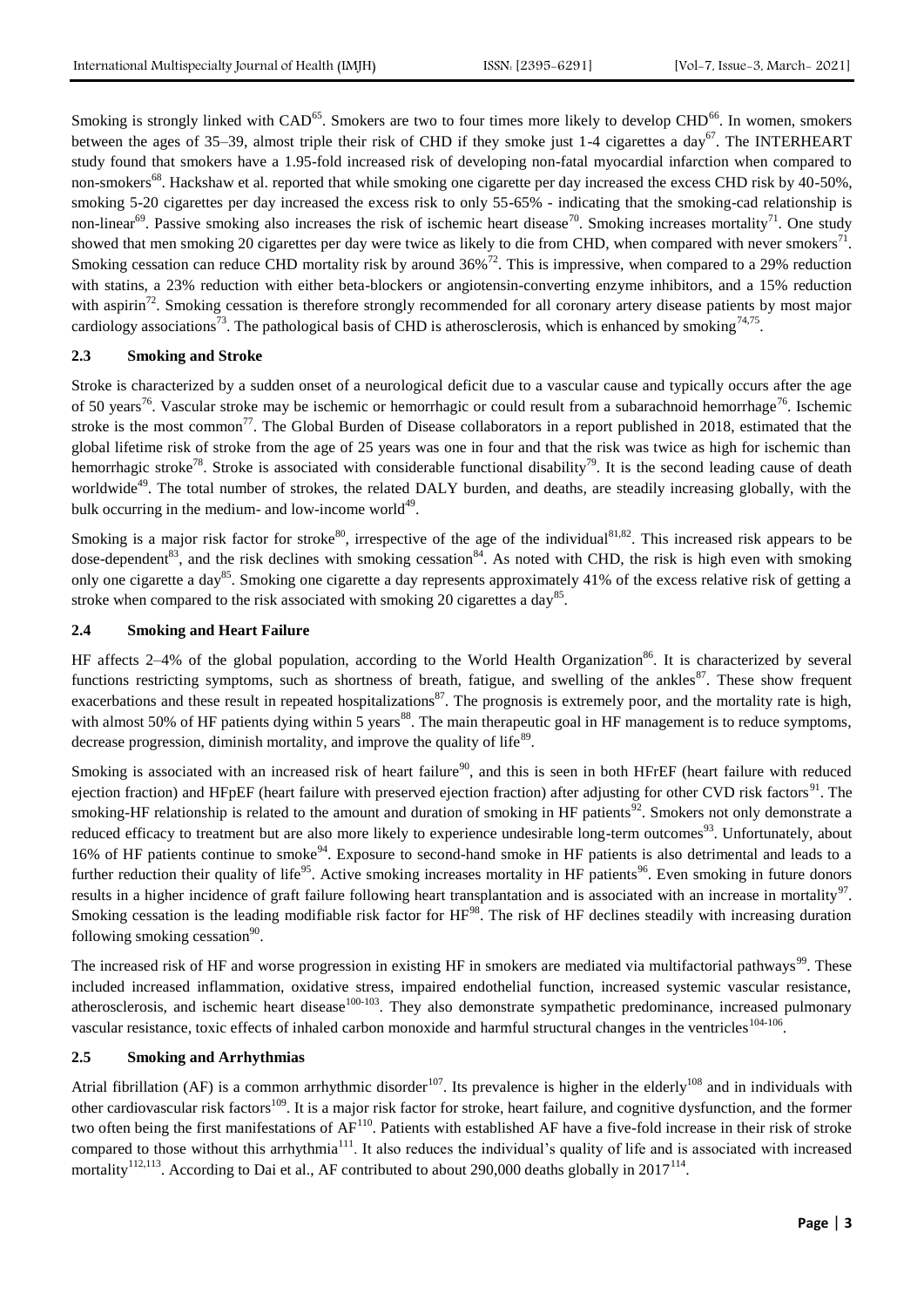The link between smoking and increased risk of developing AF is well established<sup>115,116</sup>. A prospective, population-based study showed that the increased risk of developing atrial fibrillation was increased in both current and former cigarette smokers<sup>117</sup>. Similar conclusions have been reached in several other studies<sup>118,119</sup>. Chamberlain et al found that current smoking increased the incidence of AF more than two-fold<sup>118</sup>. Former smokers also demonstrate a higher risk, although this risk is lower than that seen in current smokers<sup>119</sup>. Secondhand smoke exposure during gestational development and childhood also increases the risk of AF in later in life<sup>120</sup>. Quitting smoking reduces the risk of  $AF^{121}$ .

Even ventricular tachyarrhythmia's are increased in smokers with ischemic left ventricular dysfunction<sup>122</sup>. Ventricular arrhythmias are a major cause of sudden cardiac death<sup>123</sup>. Cigarette smoking is pro-arrhythmic due to the combined effects of nicotine, carbon monoxide, and pro-cyclic aromatic hydrocarbons<sup>124,125</sup>.

#### **2.6 Smoking and Valvular Diseases**

Severe calcification of the aortic valve invariably results in impaired left ventricular outflow<sup>126</sup>. The prevalence of moderate to severe aortic valve stenosis  $(AS)$  increases with age<sup>126</sup>. Shortness of breath eventually develops in these patients and symptomology gradually progresses to angina, heart failure, and syncope<sup>127</sup>. Once symptoms develop, mortality is extremely high, and more than half of AS patients die within 2 to 3 years<sup>128</sup>. Treatment of severe aortic stenosis includes aortic valve replacement, either via a surgical or percutaneous approach<sup>129</sup>. Globally, the prevalence of aortic valve calcification has steadily increased over the last 3 decades<sup>49</sup>.

Several observational studies have established that smoking increases the risk of aortic valve stenosis<sup>130-133</sup>. Thanassoulis et al reported that greater cigarette use was associated with elevated odds for aortic valve calcification (AVC), even after adjusting for other cardiovascular factors<sup>131</sup>. In the MESA study, the risk for incident AVC was more than doubled in active smokers relative to never smokers, independent of other clinical factors<sup>132</sup>. The Cardiovascular Health Study reported 35% increased odds for aortic stenosis in smokers<sup>133</sup>. This increased risk of aortic valve stenosis associated with smoking has also been noted in several prospective cohort studies<sup>134</sup>. Stenotic aortic valve disease is pathologically like atherosclerosis, with lipoprotein deposition, chronic inflammation, and active leaflet calcification<sup>135</sup>.

### **2.7 Smoking and Aortic Aneurysm**

An aortic aneurysm, either thoracic or abdominal, is defined as a permanent localized dilatation of the vessel at least 150% compared to a relative normal adjacent diameter or with a maximal transverse diameter that exceeds 30 mm<sup>136,137</sup>. It is estimated that abdominal aortic aneurysms, have a prevalence of 1.4% in those studied aged 50 to  $84^{138}$ . They are potentially life-threatening, as rupture carries an extremely high mortality rate of  $80-85\%$ <sup>139</sup>.

There is a strong association between smoking and the risk of developing abdominal aortic aneurysms, both in current and ex-smokers<sup>140,141</sup>. It is estimated that smokers are almost 4 times more likely to die from aortic aneurysm than nonsmoking men and women<sup>142</sup>. Thoracic aortic aneurysms are uncommon but smoking also appears to increase the risk of their occurrence<sup>143</sup>. Although decline in smoking has reduced their prevalence in some areas, abdominal aortic aneurysms continue to increase morbidity and mortality, in most parts of the world<sup>49</sup>. Isolated aortic aneurysms develop from complex mechanisms, including apoptosis of vascular smooth muscle cells, oxidative stress, and inflammation<sup>144</sup>.

# **2.8 Smoking and Peripheral Artery Disease**

PAD is an atherosclerotic disease involving the pelvic and leg arteries<sup>145</sup>. It is characterized by intermittent claudication<sup>146</sup>. As the disease progresses, pain occurs at rest and the critical limb ischemia ultimately leads to tissue necrosis and amputation<sup>147</sup>. PAD is a cardiovascular disease equivalent and is associated with a high rate of non-fatal and fatal cardiovascular events<sup>148</sup>. PAD is diagnosed by measuring the ankle brachial index (ABI), and an ABI < 0.90 is extremely sensitive, and specific for a diagnosis of  $PAD^{149,150}$ . It affects more than 200 million people worldwide<sup>151</sup>. Its global prevalence and its associated mortality is rising<sup>49</sup>.

Smoking is causally associated with PAD<sup>152</sup>. It is estimated that almost 80% if individuals with PAD smoke or have smoked in the past<sup>153</sup>. Not only is the risk of PAD in smokers increased several-fold, but continuation of smoking also worsens prognosis in these individuals<sup>154,155</sup>. Smoking is also associated with restenosis after endovascular revascularization, graft failure and amputation in PAD patients<sup>156</sup>. Individuals smoking more than 1 pack per day have significantly greater adverse limb complications at one year, compared to those who smoked  $\text{less}^{157}$ . Continued smoking also increases the risk of myocardial infarctions and premature death in patients with PAD<sup>158</sup>. Cessation of smoking helps reduce symptoms of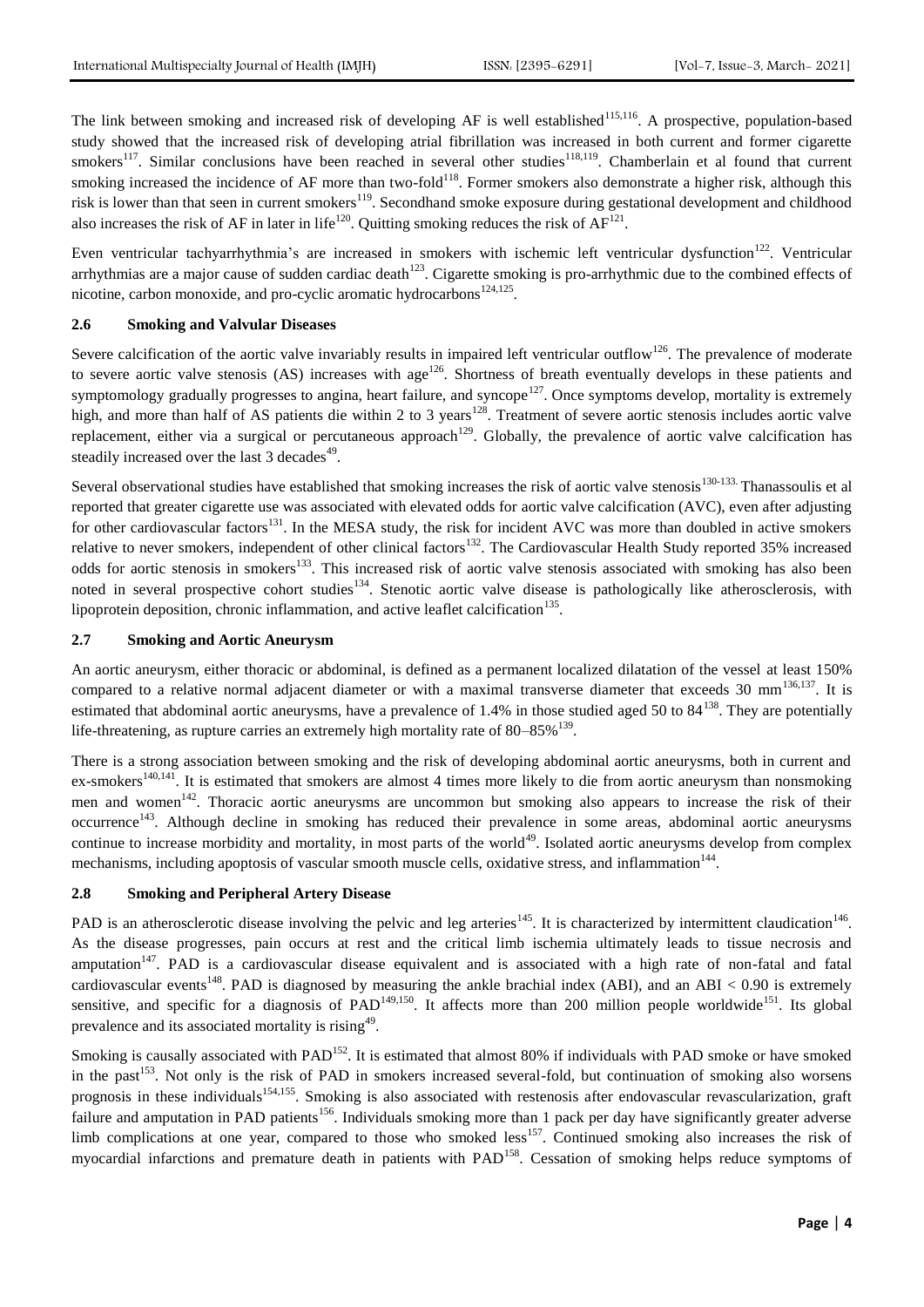claudication in these patients but also helps reduce cardiovascular morbidity and mortality<sup>159,160</sup>. PAD is an atherosclerotic disease and smoking promotes the pathogenesis of atherosclerosis, the primary pathology in these patients<sup>161</sup>.

# **2.9 Smoking and Erectile Dysfunction**

ED is defined as a consistent or recurrent inability to attain or maintain a rigid penile erection suitable for satisfactory sexual intercourse<sup>162</sup>. It is a common male disorder and is expected to affect more than 320 million men worldwide by  $2025^{163,164}$ . Causes may be endocrine or non-endocrine, and non-endocrine vasculogenic etiology is present in about 80% of cases<sup>165</sup>. It is associated with many comorbidities and risk factors including increasing age, obesity (BMI>30 kg/m2), excessive alcohol intake, diabetes mellitus, other cardiovascular diseases, depression, and several other psychological disorders<sup>166</sup>. It is usually a part of a more widespread atherosclerotic vascular disease and is known to be a strong predictor of other cardiovascular disorders, especially coronary artery disease<sup>167</sup>. Its presence significantly reduces the quality of life in men and their partners<sup>168</sup>.

Several epidemiological and prospective studies have shown that smoking increases  $ED^{169,170}$ . This adverse relationship has been noted in both former as well as current smokers<sup>171</sup>. He et al studied the association between smoking and ED among 7684 men without vascular disease<sup>172</sup>. The odds ratio of erectile dysfunction was 1.41 for cigarette smokers compared with never smokers<sup>172</sup>. Comparable data was obtained in men aged 40–70 years followed for up to 10 years, with the likelihood of developing ED being double in smokers<sup>173</sup>. In a cross-sectional study of Chinese men in Hong Kong, smoking of  $\geq 20$ cigarettes daily was associated with a 50% increase of having  $ED^{174}$ . Smoking also increases the risk of ED in patients with other CVD risk factors<sup>175-177</sup>. The relationship between smoking and ED appears to be dose dependent<sup>172</sup>. In one study, penile rigidity during nocturnal erection inversely correlated with the number of cigarettes smoked per day<sup>174</sup>. Smoking in ED is a modifiable risk factor and smoking cessation improves  $ED^{178,179}$ . This benefit has been noted in middle aged adults regardless of pack-year smoked<sup>180</sup>.

Penile erection is largely caused by the presence of sufficient blood flow into the erectile tissue, simultaneous arterial endothelium-dependent dilatation, and sinusoidal endothelium-dependent corporal smooth muscle relaxation<sup>181,182</sup>. This dilatation is impaired resulting in reduced blood blow to the penis in smokers, due to impaired nitric oxide (NO) synthesis and degradation<sup>183</sup>. NO is the main neurotransmitter mediating vascular actions in the penile vasculature. Further, smoking results in the development of atherosclerosis in the internal pudendal and common penile arteries<sup>184</sup>. Smoking may also cause ultrastructural damage to the corporal tissue  $^{185}$ .

#### **2.10 Smoking and Venous Disease**

DVT of the lower extremities is a common venous disorder and is associated with significant morbidity and a high rate of recurrence<sup>186,187</sup>. These patients are at an extremely high risk of developing pulmonary embolism (PE)<sup>188</sup>. PE is third most common cause of cardiovascular death in hospitalized patients in the West after stroke and heart attack<sup>189</sup>. Acute PE is a significant cause of mortality worldwide, accounting for over  $100,000$  deaths in 2018 alone<sup>190</sup>. Early diagnosis and intervention are paramount as 70% of deaths occur within the first hour of its occurrence<sup>191</sup>.

The increased risk for developing venous thrombo-embolism (VTE) with smoking has been determined by systemic metaanalytic studies<sup>192,193</sup>. Kaptoge and group analyzed data from more than 1.1 million participants in 76 cohorts, and found that, smoking was associated with higher risk of VTE<sup>194</sup>. El-Nasser recently re-confirmed this adverse link<sup>195</sup>. Excess risk for VTE in smokers is also related to hospitalization<sup>196</sup>. This risk is more during the first 12 weeks in smokers if there was surgery involved<sup>197</sup>. Smoking induces endothelial dysfunction, along with oxidative stress and thrombo-inflammation and these contribute to the venous complications<sup>198,199</sup>.

## **2.11 Smoking and other CVD risk factors**

Smoking also aggravates many other CVD risk factors, such as diabetes mellitus<sup>200</sup>, dyslipidemia<sup>201</sup>, insulin resistance<sup>202</sup>, metabolic syndrome<sup>203</sup>, systemic inflammation<sup>204</sup>, and renal failure<sup>205</sup>.

# **III. CONCLUSION**

The relationship between tobacco intake and the increased risk of CVDs is well established. The major mode of tobacco use is by smoking cigarettes. This is the number one preventable cause of CVDs. Further, quitting smoking after a major cardiovascular event is also the most effective secondary prevention measure<sup>206</sup>. The risks of CVDs drop dramatically following smoking cessation, irrespective of the age at cessation. Smoking cigarettes is also the number one preventable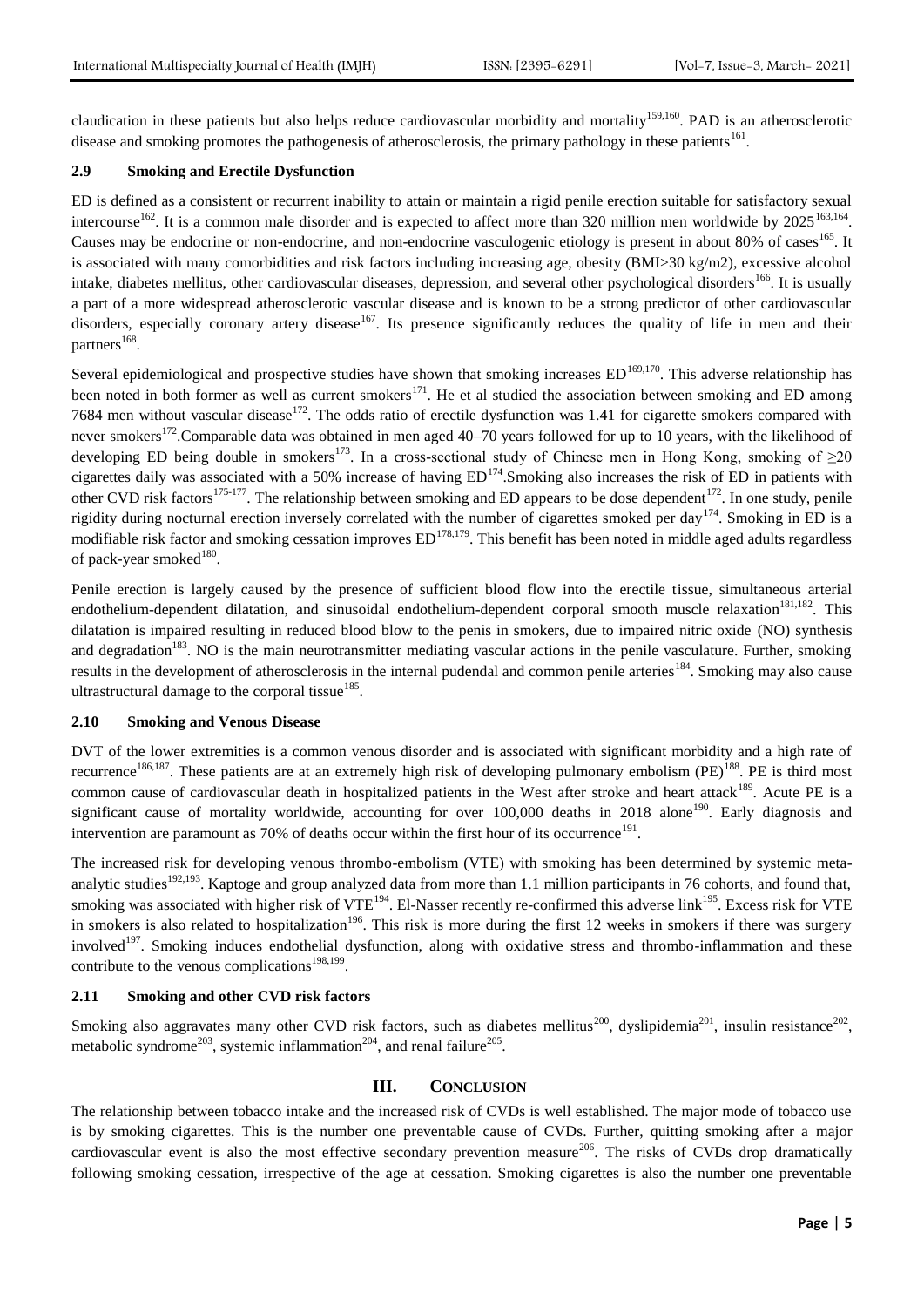cause of CVD mortality<sup>207</sup>. These risks are also increased with smokeless tobacco. Cessation of cigarette smoking dramatically reduces the risk of premature death from all smoking-related diseases<sup>208</sup>. The health risks associated with smoking show a dose-response relationship and there is no lower limit for deleterious effects<sup>209</sup>. No exposure to tobacco is safe for the cardiovascular system.

#### **REFERENCES**

- [1] https://www.who.int/news-room/fact-sheets/detail/tobacco accessed February 13, 2021.
- [2] Smith PH, Assefa B, Kainth S, Salas-Ramirez KY, McKee SA, Giovino GA. Use of Mentholated Cigarettes and Likelihood of Smoking Cessation in the United States: A Meta-Analysis. Nicotine Tob Res. 2020;22(3):307-316. doi:10.1093/ntr/ntz067.
- [3] Shihadeh A, Schubert J, Klaiany J, El Sabban M, Luch A, Saliba NA. Toxicant content, physical properties and biological activity of waterpipe tobacco smoke and its tobacco-free alternatives. BMJ. 2015;24(1):22–30.
- [4] Pryor W.A., K Stone. Oxidants in cigarette smoke: Radicals, hydrogen peroxide, peroxynitrate, and peroxynitrite. Ann NY Acad Sci, 686 (1993), pp. 12-28.
- [5] A. E Taylor, D.C Johnson, H Kazemi. Environmental tobacco smoke and cardiovascular disease: A position paper from the Council on Cardiopulmonary and Critical Care, American Heart Association. Circulation, 86 (1992), pp. 699-702.
- [6] J.P. Winickoff, J. Friebely, S.E. Tanski, C. Sherrod, G.E. Matt, M.F. Hovell, et al. Beliefs about the health effects of "thirdhand" smoke and home smoking bans. Pediatrics, 123 (2009), pp. e74-e79.
- [7] Solhi M, Fattahi E, Barati H, Mohammadi M, Kasmaei P, Rastaghi S. Smokeless Tobacco Use in Iran: A Systematic Review. Addict Health. 2020;12(3):225-234. doi:10.22122/ahj.v12i3.274.
- [8] Kindvall M, Jonsson L, Schyberg M (2019) Freeze dried oral smokeless tobacco snuff or non-tobacco snuff product and method of manufacturing thereof. Retrieved from https://patents.google.com/patent/US10278416B2/en.
- [9] Sohn M, Hartley C, Froelicher ES, Benowitz NL. Tobacco use and dependence. Semin Oncol Nurs. 2003;19(4):250–260. doi:10.1053/j.soncn.2003.08.002.
- [10] J.T Powell. Vascular damage from smoking: Disease mechanisms at the arterial wall. Vasc Med, 3 (1998), pp. 21-28.
- [11] https://www.cancer.org/cancer/cancer-causes/tobacco-and-cancer/carcinogens-found-in-tobacco-products.html.
- [12] Konstantinou E, Fotopoulou F, Drosos A, et al. Tobacco-specific nitrosamines: A literature review. Food Chem Toxicol. 2018 Aug;118:198-203. doi: 10.1016/j.fct.2018.05.008.
- [13] Boström CE, Gerde P, Hanberg A, et al. Cancer risk assessment, indicators, and guidelines for polycyclic aromatic hydrocarbons in the ambient air. Environ Health Perspect. 2002 Jun;110 Suppl 3(Suppl 3):451-88. doi: 10.1289/ehp.110-1241197.
- [14] Eissenberg T, Shihadeh A. Waterpipe tobacco and cigarette smoking: direct comparison of toxicant exposure. Am J Prev Med. 2009;37:518–523.
- [15] R. Grana, N. Benowitz, S.A. Glantz. E-cigarettes: a scientific review. Circulation, 129 (2014), pp. 1972-1986.
- [16] Warnakulasuriya S, Straif K. Carcinogenicity of smokeless tobacco: evidence from studies in humans & experimental animals. IJMR. 2018;148(6):681.
- [17] https://www.cdc.gov/tobacco/data\_statistics/sgr/2010/consumer\_booklet/pdfs/consumer.pdf accessed February 7, 2021.
- [18] https://www.cancer.org/cancer/cancer-causes/tobacco-and-cancer/carcinogens-found-in-tobacco-products.html accessed February 2, 2021.
- [19] Lewis JB, Hirschi KM, Arroyo JA, Bikman BT, Kooyman DL, Reynolds PR. Plausible Roles for RAGE in Conditions Exacerbated by Direct and Indirect (Secondhand) Smoke Exposure. International Journal of Molecular Sciences. 2017; 18(3):652. https://doi.org/10.3390/ijms18030652
- [20] Lortet-Tieulent J., Sauer A.G., Siegel R.L., Miller K.D., Islami F., Fedewa S.A., Jacobs E.J., Jemal A. State-Level Cancer Mortality Attributable to Cigarette Smoking in the United States. JAMA Intern. Med. 2016;176:1792–1798. doi: 10.1001/jamainternmed.2016.6530.
- [21] O'Donnell MM, Baird J, Cooper C, et al. The Effects of Different Smoking Patterns in Pregnancy on Perinatal Outcomes in the Southampton Women's Survey. Int J Environ Res Public Health. 2020;17(21):7991. Published 2020 Oct 30. doi:10.3390/ijerph17217991
- [22] https://www.cdc.gov/reproductivehealth/maternalinfanthealth/substance-abuse/substance-abuse-duringpregnancy.htm?CDC\_AA\_refVal=https%3A%2F%2Fwww.cdc.gov%2Freproductivehealth%2Fmaternalinfanthealth%2Ftobaccouse pregnancy%2Findex.htm – accessed February 12, 2021.
- [23] Clatici VG, Racoceanu D, Dalle C, Voicu C, Tomas-Aragones L, Marron SE, et al. Perceived age and lifestyle. The specific contributions of seven factors involved in health and beauty. Maedica. 2017;12(3):191–201.
- [24] Goldenberg M, Danovitch I, IsHak WW. Quality of life and smoking. Am J Addict. 2014 Nov-Dec;23(6):540-62.
- doi: 10.1111/j.1521-0391.2014.12148.x. Epub 2014 Sep 25. PMID: 25255868.
- [25] http://www.kidon.com/smoke/percentages2.htm accessed January 22, 2021.
- [26] GBD 2017 Risk Factor Collaborators. Global, regional, and national comparative risk assessment of 84 behavioural, environmental and occupational, and metabolic risks or clusters of risks for 195 countries and territories, 1990-2017: a systematic analysis for the Global Burden of Disease Study 2017. Lancet. 2018 Nov 10;392(10159):1923-1994. doi: 10.1016/S0140-6736(18)32225-6.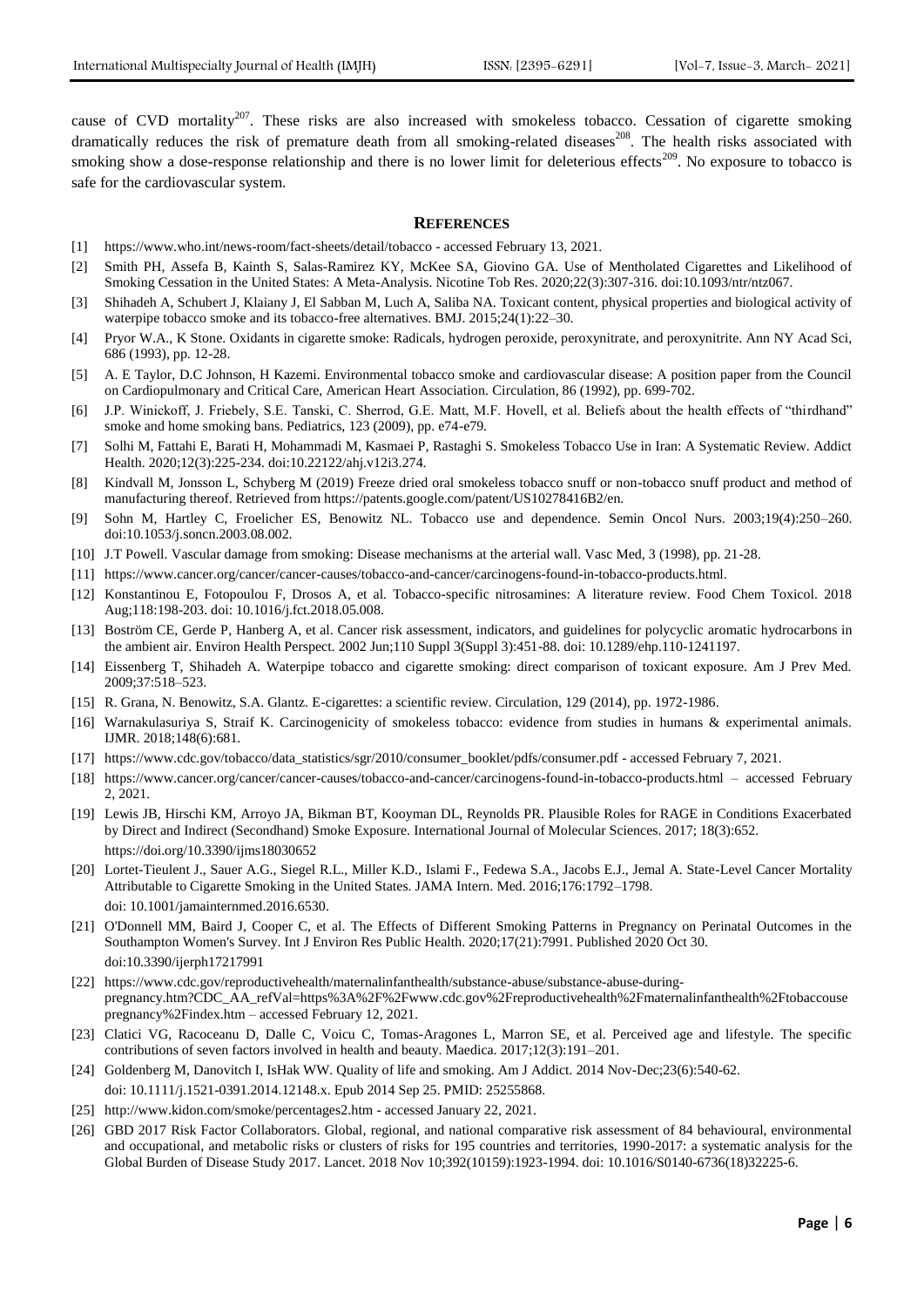- [27] Inoue-Choi M, Liao LM, Reyes-Guzman C, Hartge P, Caporaso N, Freedman ND. Association of long-term, low-intensity smoking with all-cause and cause-specific mortality in the National Institutes of Health-AARP Diet and Health Study. JAMA Intern Med. 2017;177: 87–95. 10.1001/jamainternmed.2016.7511.
- [28] GBD 2015 Tobacco Collaborators MB. Fullman N, Ng M, et al. Smoking prevalence and attributable disease burden in 195 countries and territories, 1990–2015: a systematic analysis from the Global Burden of Disease Study 2015. Lancet. 2017;389:1885–1906. doi: 10.1016/S0140-6736(17)30819-X.
- [29] Fagerström K. The epidemiology of smoking: health consequences and benefits of cessation. Drugs. 2002;62(Suppl 2):1–9.
- [30] World No Tobacco Day 2017. Tobacco threatens us all: protect health, reduce poverty and promote development. Geneva: World Health Organization; 2017.
- [31] Jha P., Ramasundarahettige C., Landsman V., Rostron B., Thun M., Anderson R.N., McAfee T., Peto R. 21st-century hazards of smoking and benefits of cessation in the United States. N. Engl. J. Med. 2013;368:341–350. doi: 10.1056/NEJMsa1211128.
- [32] Jha P. The hazards of smoking and the benefits of cessation: a critical summation of the epidemiological evidence in high-income countries. Elife. 2020;9:e49979. Published 2020 Mar 24. doi:10.7554/eLife.49979.
- [33] https://www.who.int/cardiovascular\_diseases/about\_cvd/en/ accessed October 29, 2020.
- [34] Bloom D, Cafiero E, Jané-Llopis E, Abrahams-Gessel S, Bloom L, et al. 2011. The Global Economic Burden of Non-Communicable Diseases. Geneva: World Econ. Forum.
- [35] Bourne RR. Global, regional, and national disability-adjusted life-years (DALYs) for 359 diseases and injuries and healthy life expectancy (HALE) for 195 countries and territories, 1990–2017: a systematic analysis for the Global Burden of Disease Study 2017. Lancet. 2018;392:1859–1922.
- [36] Organization WHO. The top 10 causes of death. https://www.who.int/news-room/fact-sheets/detail/the-top-10-causes-of-death. Accessed 12 Apr 2020.
- [37] Mons U, Müezzinler A, Gellert C, Schöttker B, Abnet CC, et al. CHANCES Consortium. Impact of smoking and smoking cessation on cardiovascular events and mortality among older adults: meta-analysis of individual participant data from prospective cohort studies of the CHANCES consortium. BMJ. 2015 Apr 20;350:h1551. doi: 10.1136/bmj.h1551.
- [38] Ezzati M, Lopez AD. Estimates of global mortality attributable to smoking in 2000. Lancet 362: 847–852, 2003. doi:10.1016/S0140- 6736(03)14338-3.
- [39] Barua RS, Rigotti NA, Benowitz NL, Cummings KM, Jazayeri MA, Morris PB, et al. 2018 ACC expert consensus decision pathway on tobacco cessation treatment: a report of the American College of Cardiology Task Force on Clinical Expert Consensus Documents. J Am Coll Cardiol. 2018;72(25):3332–3365.
- [40] Ahmed AA, Patel K, Nyaku MA, et al. Risk of Heart Failure and Death After Prolonged Smoking Cessation: Role of Amount and Duration of Prior Smoking. Circ Heart Fail. 2015 Jul;8(4):694-701. doi: 10.1161/CIRCHEARTFAILURE.114.001885. Epub 2015 Jun 2. PMID: 26038535; PMCID: PMC5499230.
- [41] Mons Ute, MüezzinlerAysel, Gellert Carolin, Schöttker Ben, Abnet Christian C, Bobak Martin et al. Impact of smoking and smoking cessation on cardiovascular events and mortality among older adults: meta-analysis of individual participant data from prospective cohort studies of the CHANCES consortium BMJ 2015; 350 :h1551
- [42] Doll R, Peto R, Boreham J, Sutherland I. Mortality in relation to smoking: 50 years' observations on male British doctors. BMJ. 2004;328(7455):1519.
- [43] Pope CA III, Burnett RT, Krewski D, Jerrett M, Shi Y, Calle EE, Thun MJ. Cardiovascular mortality and exposure to airborne fine particulate matter and cigarette smoke: shape of the exposure-response relationship. Circulation 120: 941–948, 2009. doi:10.1161/CIRCULATIONAHA.109.857888.
- [44] Hackshaw A, Morris JK, Boniface S, Tang JL, Milenković D. Low cigarette consumption and risk of coronary heart disease and stroke: meta-analysis of 141 cohort studies in 55 study reports. BMJ 360: j5855, 2018. doi:10.1136/bmj.j5855.
- [45] He J, Vupputuri S, Allen K, Prerost MR, Hughes J, Whelton PK. Passive smoking and the risk of coronary heart disease-a metaanalysis of epidemiologic studies. N Engl J Med. 1999;340:920–926. doi: 10.1056/NEJM199903253401204.
- [46] Barua RS, Rigotti NA, Benowitz NL, Cummings KM, Jazayeri MA, Morris PB, et al. 2018 ACC expert consensus decision pathway on tobacco cessation treatment: a report of the American College of Cardiology Task Force on Clinical Expert Consensus Documents. J Am Coll Cardiol. 2018;72(25):3332–3365.
- [47] US Dept of Health and Human Services Introduction, evaluation of evidence on mechanisms of disease production, and summary. In: How Tobacco Smoke Causes Disease: The Biology and Behavioral Basis for Smoking-Attributable Disease: A Report of the Surgeon General. Published 2010. Accessed February 25, 2020.
	- https://www.ncbi.nlm.nih.gov/books/NBK53017/pdf/Bookshelf\_NBK53017.pdf.
- [48] WHO. A global brief on hypertension: Silent killer, global public health crisis (WHO/DCO/WHD/2013.2) World Health Organization; 2013. DOI: 10.5005/ijopmr-24-1-2.
- [49] Roth GA, Mensah GA, Johnson CO, et al.; GBD-NHLBI-JACC Global Burden of Cardiovascular Diseases Writing Group. Global Burden of Cardiovascular Diseases and Risk Factors, 1990-2019: Update From the GBD 2019 Study. J Am Coll Cardiol. 2020 Dec 22;76(25):2982-3021. doi: 10.1016/j.jacc.2020.11.010.
- [50] Whelton PK, Carey RM, Aronow WS, et al. ACC/AHA/AAPA/ABC/ACPM/AGS/APhA/ASH/ASPC/NMA/PCNA guideline for the prevention, detection, evaluation, and management of high blood pressure in adults: a report of the American College of Cardiology/American Heart Association Task Force on Clinical Practice Guidelines. Hypertension 71 e13–e115, 2018. doi:10.1161/HYP.0000000000000065.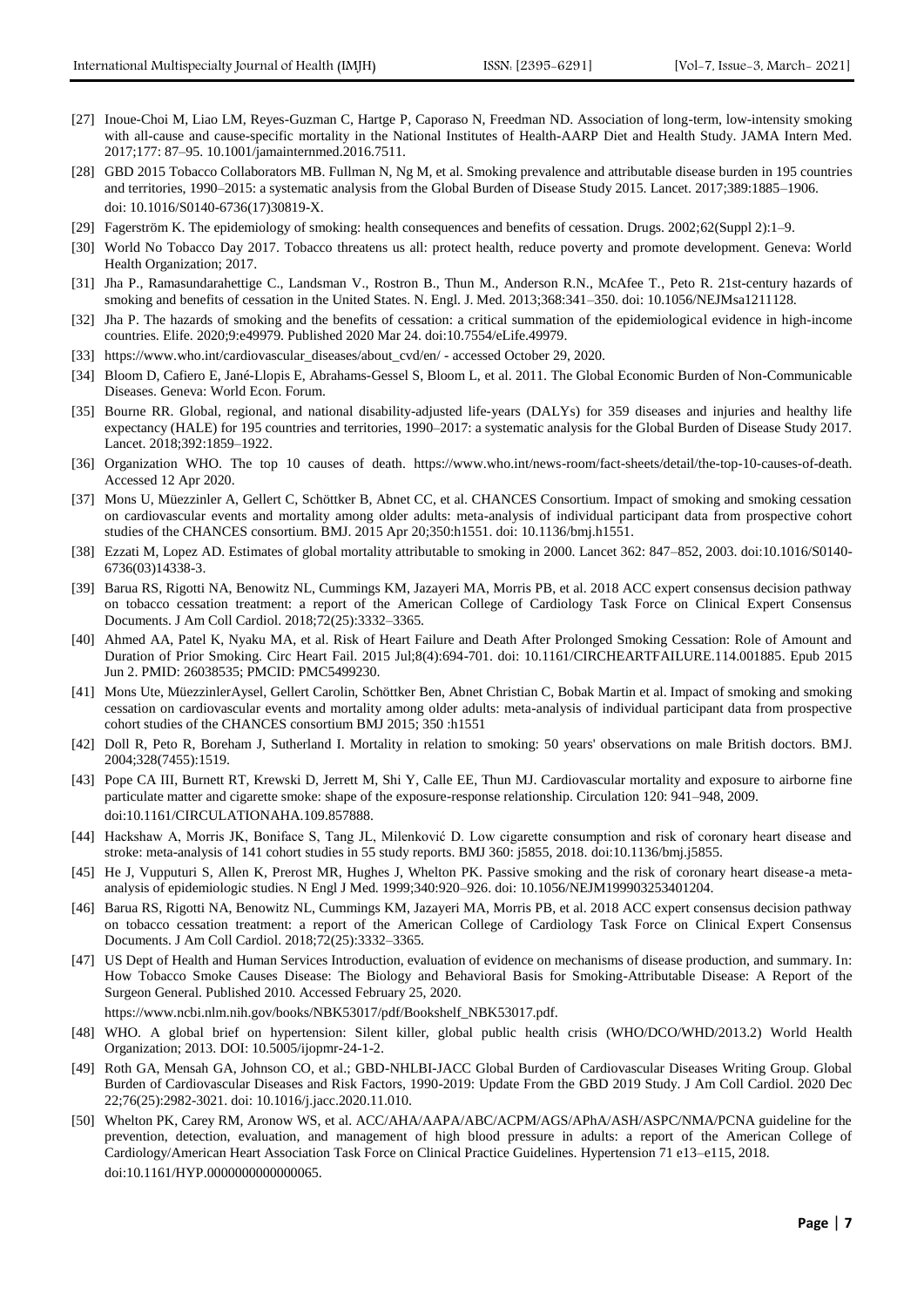- [51] Institute for Health Metrics and Evaluation Global Health Data Exchange. 2016. [2019-09-10]. GBD Results Tool http://ghdx.healthdata.org/gbd-results-tool.
- [52] Costa SM, Lima CA, Nobre A, Vieira DMA, Leal, ALR. Hypertension bearers with high risk/big risk of cardiovascular diseases and socioeconomic and health indicators. Rev Assoc Med Bras (1992). 2018; 64(7): 601–10. DOI: 10.1590/1806-9282.64.07.601.
- [53] Dochi M, Sakata K, Oishi M, Tanaka K, Kobayashi E, Suwazono Y. Smoking as an independent risk factor for hypertension: a 14 year longitudinal study in male Japanese workers. Tohoku J Exp Med. 2009;217(1):37–43. doi: 10.1620/tjem.217.37.
- [54] Halperin RO, Gaziano JM, Sesso HD. Smoking and the risk of incident hypertension in middle-aged and older men. Am J Hypertens 21: 148–152, 2008. doi:10.1038/ajh.2007.36.
- [55] Kaplan RC, Baldoni PL, Strizich GM, et al. Current smoking raises risk of incident hypertension: Hispanic Community Health Study - Study of Latinos. Am J Hypertens. 2020 Sep 24:hpaa152. doi: 10.1093/ajh/hpaa152.
- [56] Li N, Li Z, Chen S, Yang N, Ren A, Ye R. Effects of passive smoking on hypertension in rural Chinese nonsmoking women. J Hypertens. 2015 Nov;33(11):2210-4. doi: 10.1097/HJH.0000000000000694. PMID: 26259123.
- [57] Yun M, Li S, Sun D, Ge S, Lai CC, Fernandez C, Chen W, Srinivasan SR, Berenson GS. Tobacco smoking strengthens the association of elevated blood pressure with arterial stiffness: the Bogalusa Heart Study. J Hypertens 33: 266–274, 2015. doi:10.1097/HJH.0000000000000410.
- [58] Cryer PE, Haymond MW, Santiago JV, Shah SD. Norepinephrine and epinephrine release and adrenergic mediation of smokingassociated hemodynamic and metabolic events. N Engl J Med 295: 573–577, 1976. doi:10.1056/NEJM197609092951101.
- [59] Pickering TG. Effects of stress and behavioral interventions in hypertension—the effects of smoking and nicotine replacement therapy on blood pressure. J Clin Hypertens (Greenwich) 3: 319–321, 2001. doi:10.1111/j.1524-6175.2001.00483.x.
- [60] Benjamin EJ, Muntner P, Alonso A, Bittencourt MS, Callaway CW, Carson AP, et al. Heart disease and stroke statistics—2019 update: a report from the American Heart Associationexternal icon. Circulation. 2019;139(10):e56–528.
- [61] Gaziano TA, Pagidipati N. Scaling up chronic disease prevention interventions in lower- and middle-income countries. Annu Rev Public Health. 2013;34:317–335. doi: 10.1146/annurev-publhealth-031912-114402.
- [62] Ganz P, Abben RP, Barry WH. Dynamic variations in resistance of coronary arterial narrowings in angina pectoris at rest. Am J Cardiol. 1987 Jan 1;59(1):66-70. doi: 10.1016/s0002-9149(87)80071-1.
- [63] Bentzon J.F., Otsuka F., Virmani R., Falk E. Mechanisms of plaque formation and rupture. Circ. Res. 2014;114:1852–1866. doi: 10.1161/CIRCRESAHA.114.302721.
- [64] Murray CJ, Lopez AD. Global mortality, disability, and the contribution of risk factors: Global Burden of Disease Study. Lancet. 1997 May 17;349(9063):1436-42. doi: 10.1016/S0140-6736(96)07495-8.
- [65] Le Bras A. Public health: light smoking and CVD risk. Nat Rev Cardiol. 2018;15(3):136. doi: 10.1038/nrcardio.2018.10.
- [66] Benjamin EJ, Virani SS, Callaway CW, et al. American Heart Association Council on Epidemiology and Prevention Statistics Committee and Stroke Statistics Subcommittee. Heart Disease and Stroke Statistics-2018 Update: A Report From the American Heart Association. Circulation 137: e67–e492, 2018. doi:10.1161/CIR.0000000000000558.
- [67] Bjartveit K, Tverdal A. Health consequences of smoking 1-4 cigarettes per day. Tob Control 14: 315–320, 2005. doi:10.1136/tc.2005.011932.
- [68] Yusuf S, Hawken S, Ounpuu S, et al. Effect of potentially modifiable risk factors associated with myocardial infarction in 52 countries (the INTERHEART study): case-control study. Lancet. 2004;364:937–952. doi: 10.1016/S0140-6736(04)17018-9.
- [69] Hackshaw A, Morris JK, Boniface S, Tang JL, Milenković D. Low cigarette consumption and risk of coronary heart disease and stroke: meta-analysis of 141 cohort studies in 55 study reports [published correction appears in BMJ. 2018 Apr 11;361:k1611. doi:10.1136/bmj.j5855.
- [70] Barnoya J, Glantz SA. Cardiovascular effects of secondhand smoke: nearly as large as smoking. Circulation. 2005;111:2684–2698. doi: 10.1161/circulationaha.104.492215.
- [71] Hammond EC, Horn D. Smoking and death rates--report on forty-four months of follow-up of 187,783 men. By E. Cuyler Hammond and Daniel horn, 1958. CA Cancer J Clin. 1988;38:28–58. doi: 10.3322/canjclin.38.1.28.
- [72] Critchley JA, Capewell S. Mortality risk reduction associated with smoking cessation in patients with coronary heart disease: a systematic review. JAMA. 2003; 290(1): 86–97. DOI: 10.1001/jama.290.1.86.
- [73] Ibanez B, James S, Agewall S, et al. 2017 ESC Guidelines for the management of acute myocardial infarction in patients presenting with ST-segment elevation: The Task Force for the management of acute myocardial infarction in patients presenting with STsegment elevation of the European Society of Cardiology (ESC). Eur Heart J. 2018; 39(2): 119–77. DOI: 10.1093/eurheartj/ehx393.
- [74] Casolo G, Del Meglio J, Tessa C. Epidemiology and pathophysiologic insights of coronary atherosclerosis relevant for contemporary non-invasive imaging. Cardiovasc Diagn Ther. 2020 Dec;10(6):1906-1917. doi: 10.21037/cdt-20-157.
- [75] Salahuddin S, Prabhakaran D, Roy A. Pathophysiological mechanisms of tobacco-related CVD. Glob Heart. 2012;7:113–120. doi: 10.1016/j.gheart.2012.05.003.
- [76] Donnan GA, Fisher M, Macleod M, et al. Stroke. Lancet 2008;371:1612–23. 10.1016/S0140-6736(08)60694-7.
- [77] Barthels D, Das H. Current advances in ischemic stroke research and therapies. BiochimBiophys Acta Mol Basis Dis. 2020 Apr 1;1866(4):165260. doi: 10.1016/j.bbadis.2018.09.012.
- [78] Feigin VL, Nguyen G, Cercy K, Johnson CO, Alam T, Parmar PG, et al. . Global, regional, and country-specific lifetime risks of stroke, 1990 and 2016. N Engl J Med. (2018) 379:2429–37. 10.1056/NEJMoa1804492.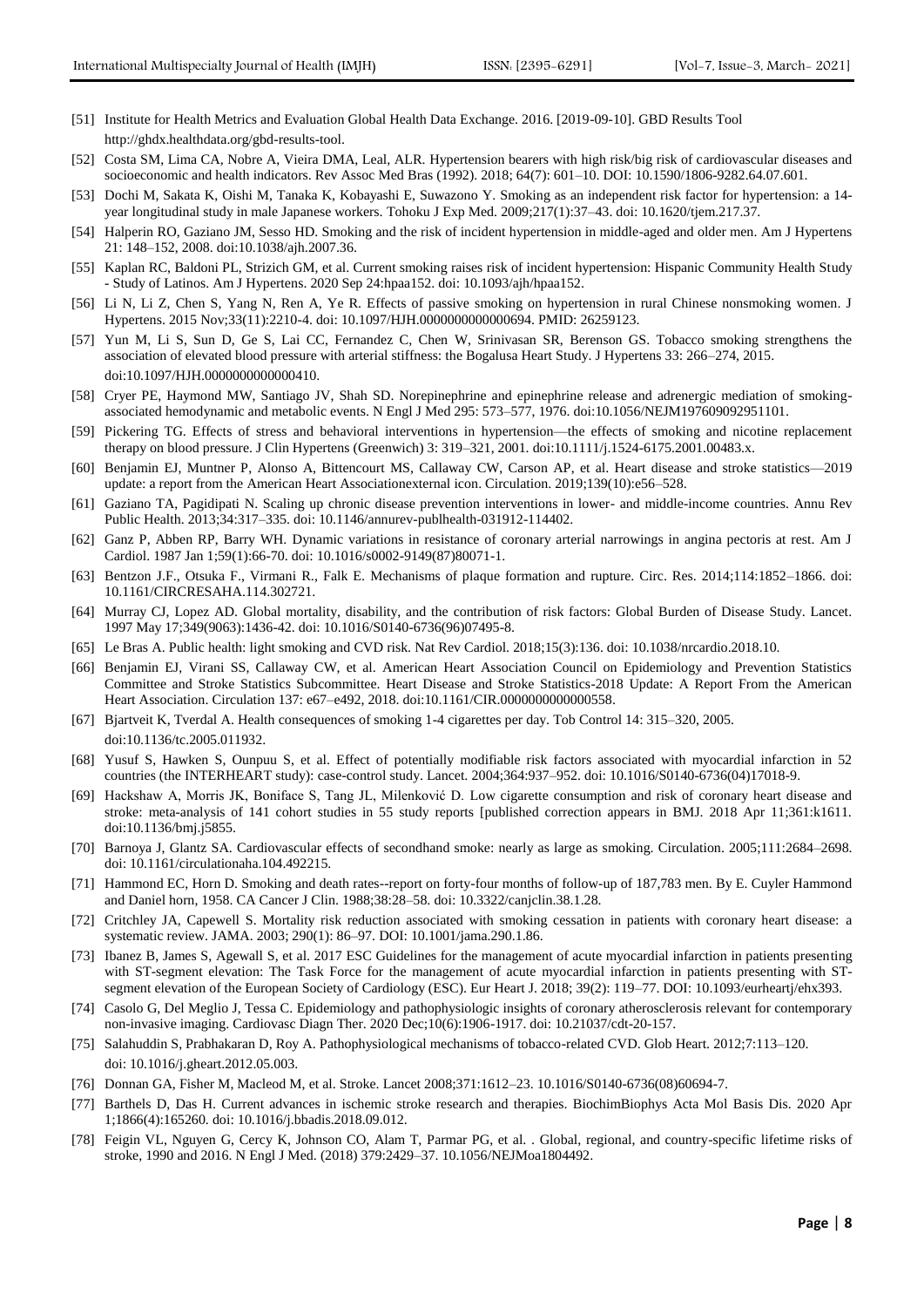- [79] Verma R, Arya KN, Sharma P, Garg RK. Understanding gait control in post-stroke: implications for management. J Bodyw Mov Ther. 2012 Jan;16(1):14-21. doi: 10.1016/j.jbmt.2010.12.005.
- [80] Price AJ, Wright FL, Green J, Balkwill A, Kan SW, Yang TO, Floud S, Kroll ME, Simpson R, Sudlow CLM, Beral V, Reeves GK.. Differences in risk factors for 3 types of stroke: UK prospective study and meta-analyses. Neurology 2018;90:e298–e306.
- [81] Mons U, Muezzinler A, Gellert C, Schottker B, Abnet CC, Bobak M, et al. Impact of smoking and smoking cessation on cardiovascular events and mortality among older adults: meta-analysis of individual participant data from prospective cohort studies of the CHANCES consortium. BMJ. 2015;350: h1551 10.1136/bmj.h1551.
- [82] Putaala J, Yesilot N, Waje-Andreassen U, Pitkaniemi J, Vassilopoulou S, Nardi K, et al. Demographic and geographic vascular risk factor differences in European young adults with ischemic stroke: the 15 cities young stroke study. Stroke. 2012;43: 2624–2630. 10.1161/STROKEAHA.112.662866.
- [83] Rissanen I, Oura P, Paananen M, Miettunen J, Geerlings MI. Smoking trajectories and risk of stroke until age of 50 years The Northern Finland Birth Cohort 1966. PLoS One. 2019;14(12):e0225909. Published 2019 Dec 17. doi:10.1371/journal.pone.0225909.
- [84] Woodward M, Lam TH, Barzi F, Patel A, Gu D, Rodgers A, et al. Smoking, quitting, and the risk of cardiovascular disease among women and men in the Asia-Pacific region. Int J Epidemiol. 2005;34: 1036–1045. 10.1093/ije/dyi104.
- [85] Allan Hackshaw. Joan K Morris, Sadie Boniface, Jin-Ling Tang, DušanMilenković. Low cigarette consumption and risk of coronary heart disease and stroke: meta-analysis of 141 cohort studies in 55 study reports. BMJ 2018; 360. doi: https://doi.org/10.1136/bmj.j5855.
- [86] WHO (World Health Organization Cardiovascular diseases (CVDs) https://www.who.int/news-room/factsheets/detail/cardiovascular-diseases-(cvds). Published May 17, 2017. Accessed June 2, 2019.
- [87] Albano MG, Jourdain P, De Andrade V, Domenke A, Desnos M, d'Ivernois Jean-François. Therapeutic patient education in heart failure: do studies provide sufficient information about the educational programme? Arch Cardiovasc Dis. 2014;107(5):328–339. doi: 10.1016/j.acvd.2013.12.002.
- [88] Benjamin EJ, Blaha MJ, Chiuve SE, Cushman M, Das SR, Deo R, de Ferranti SD, Floyd J, Fornage M, Gillespie C, Isasi CR, et al. American Heart Association Statistics Committee and Stroke Statistics Subcommittee. Heart Disease and Stroke Statistics-2017 Update: A Report From the American Heart Association. Circulation. 2017 Mar 7;135(10):e146-e603. doi: 10.1161/CIR.0000000000000485.
- [89] Inamdar AA, Inamdar AC. Heart Failure: Diagnosis, Management and Utilization. J Clin Med. 2016;5(7) doi: 10.3390/jcm5070062.
- [90] Aune D, Schlesinger S, Norat T, Riboli E.. Tobacco smoking and the risk of heart failure: a systematic review and meta-analysis of prospective studies. Eur J PrevCardiol 2019;26:279–288.
- [91] Chambless LE, Heiss G, Folsom AR, Rosamond W, Szklo M, Sharrett AR, Clegg LX. Association of coronary heart disease incidence with carotid arterial wall thickness and major risk factors: the Atherosclerosis Risk in Communities (ARIC) Study, 1987– 1993. American journal of epidemiology 1997;146:483–494.
- [92] Feodoroff M, Harjutsalo V, Forsblom C, Groop PH. Dose-dependent effect of smoking on risk of coronary heart disease, heart failure and stroke in individuals with type 1 diabetes. Diabetologia. 2018;61(12):2580–2589. doi: 10.1007/s00125-018-4725-9.
- [93] Ambrose JA, Barus RS. The pathophysiology of cigarette smoking and cardiovascular disease. J Am Coll Cardiol. 2004;43(10):1731–1737. doi: 10.1016/j.jacc.2003.12.047.
- [94] Conard MW, Haddock CK, Poston WS, Spertus JA. The impact of smoking status on the health status of heart failure patients. Congest Heart Fail. 2009;15(2):82–86. doi: 10.1111/j.1751-7133.2009.00053.x.
- [95] Weeks SG, Glantz SA, De Marco T, Rosen AB, Fleischmann KE. Secondhand smoke exposure and quality of life in patients with heart failure. Arch Intern Med. 2011;171:1887–1893. doi: 10.1001/archinternmed.2011.518.
- [96] Suskin N, Sheth T, Negassa A, Yusuf S. Relationship of current and past smoking to mortality and morbidity in patients with left ventricular dysfunction. J Am Coll Cardiol. 2001;37:1677–1682. doi: 10.1016/S0735-1097(01)01195-0.
- [97] Hussain Z, Yu M, Wozniak A, Kim D, Krepostman N, Liebo M, Raichlin E, Heroux A, Joyce C, Ilias-Basha H. Impact of Donor Smoking History on Post Heart Transplant Outcomes: A Propensity Matched Analysis of ISHLT registry. Clin Transplant. 2020 Oct 23:e14127. doi: 10.1111/ctr.14127.
- [98] Fleg JL. Healthy lifestyle and risk of heart failure: An ounce of prevention well worth the effort. Circ Heart Fail. 2016;9(4):e003155. doi: 10.1161/CIRCHEARTFAILURE.116.003155.
- [99] Centers for Disease C, Prevention, National Center for Chronic Disease P, et al. Publications and reports of the Surgeon General. How tobacco smoke causes disease: the biology and behavioral basis for smoking-attributable disease: a report of the surgeon general, Centers for Disease Control and Prevention (US), Atlanta (GA) (2010).
- [100] Anker SD, von Haehling S. Inflammatory mediators in chronic heart failure: an overview. Heart. 2004;90:464–470. doi: 10.1136/hrt.2002.007005.
- [101] Munzel T, Gori T, Keaney JJ, Maack C, Daiber A. Pathophysiological role of oxidative stress in systolic and diastolic heart failure and its therapeutic implications. Eur Heart J. 2015;36:2555–2564. doi: 10.1093/eurheartj/ehv305.
- [102] Morris PB, Ference BA, Jahangir E, et al. Cardiovascular effects of exposure to cigarette smoke and electronic cigarettes: clinical perspectives from the Prevention of Cardiovascular Disease Section Leadership Council and Early Career Councils of the American College of Cardiology.J Am Coll Cardiol. 2015; 66:1378–1391. doi: 10.1016/j.jacc.2015.07.037.
- [103] Kamimura D, Cain LR, Mentz RJ, et al. Cigarette smoking and incident heart failure. Circulation. 2018;137(24):2572–2582. doi: 10.1161/CIRCULATIONAHA.117.031912.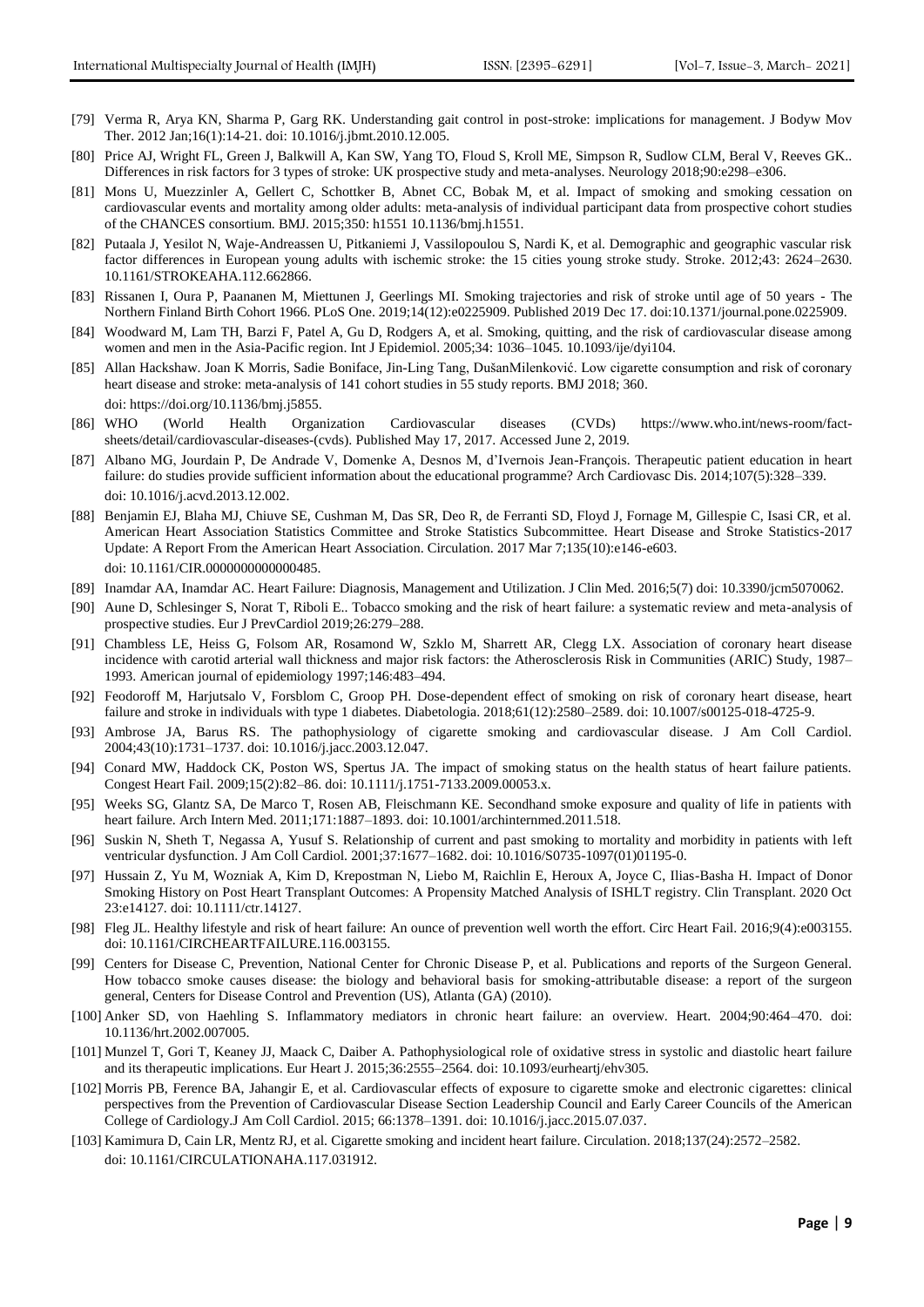- [104] Nicolozakes AW, Binkley PF, Leier CV. Hemodynamic effects of smoking in congestive heart failure.Am J Med. Sci. 1988; 296:377–380.
- [105] Reboul C, Boissière J, André L, Meyer G, Bideaux P, Fouret G, Feillet-Coudray C, Obert P, Lacampagne A, Thireau J, Cazorla O, Richard S. Carbon monoxide pollution aggravates ischemic heart failure through oxidative stress pathway.Sci Rep. 2017; 7:39715. doi: 10.1038/srep39715.
- [106] Ambrose JA, Barus RS. The pathophysiology of cigarette smoking and cardiovascular disease. J Am Coll Cardiol. 2004;43(10):1731–1737. doi: 10.1016/j.jacc.2003.12.047.
- [107] Krijthe BP, Kunst A, Benjamin EJ, Lip GY, Franco OH, Hofman A, et al. Projections on the number of individuals with atrial fibrillation in the European Union, from 2000 to 2060. Eur Heart J. 2013;34(35):2746–51.
- [108] Go AS, Hylek EM, Phillips KA, Chang Y, Henault LE, Selby JV, et al. Prevalence of diagnosed atrial fibrillation in adults: national implications for rhythm management and stroke prevention: the AnTicoagulation and Risk Factors in Atrial Fibrillation (ATRIA) Study. JAMA. 2001;285(18):2370–5. doi:. http://dx.doi.org/10.1001/jama.285.18.2370.
- [109] Staerk L, Wang B, Preis SR, Larson MG, Lubitz SA, Ellinor PT, et al. Lifetime risk of atrial fibrillation according to optimal, borderline, or elevated levels of risk factors: cohort study based on longitudinal data from the Framingham Heart Study. BMJ. 2018;361:k1453. doi:. http://dx.doi.org/10.1136/bmj.k1453.
- [110] Wolf PA, Abbott RD, Kannel WB. Atrial fibrillation as an independent risk factor for stroke: the Framingham Study. Stroke. 1991;22(8):983–8. doi:. http://dx.doi.org/10.1161/01.STR.22.8.983.
- [111] Conen D, Chae CU, Glynn RJ, Tedrow UB, Everett BM, Buring JE, et al. Risk of death and cardiovascular events in initially healthy women with new-onset atrial fibrillation. JAMA. 2011;305(20):2080–7. doi:. http://dx.doi.org/10.1001/jama.2011.659.
- [112] Wolf PA, Abbott RD, Kannel WB. Atrial fibrillation as an independent risk factor for stroke: the Framingham Study. Stroke. 1991;22(8):983–8.
- [113] Conen D, Chae CU, Glynn RJ, Tedrow UB, Everett BM, Buring JE, et al.Risk of death and cardiovascular events in initially healthy women with new-onset atrial fibrillation. JAMA. 2011;305(20):2080–7. doi:. http://dx.doi.org/10.1001/jama.2011.659.
- [114] Dai H, Zhang Q, Much AA, Maor E, Segev A, Beinart R, Adawi S, Lu Y, Bragazzi NL, Wu J. Global, regional, and national prevalence, incidence, mortality, and risk factors for atrial fibrillation, 1990-2017: results from the Global Burden of Disease Study 2017. Eur Heart J Qual Care Clin Outcomes 2020:doi: 10.1093/ehjqcco/qcaa061.
- [115] Rahman F, Yin X, Larson MG, Ellinor PT, Lubitz SA, Vasan RS, McManus DD, Magnani JW, Benjamin EJ. Trajectories of risk factors and risk of new-onset atrial fibrillation in the Framingham Heart Study. Hypertension 68: 597–605, 2016. doi:10.1161/HYPERTENSIONAHA.116.07683.
- [116] Zuo H, Nygård O, Vollset SE, Ueland PM, Ulvik A, Midttun Ø, Meyer K, Igland J, Sulo G, Tell GS. Smoking, plasma cotinine and risk of atrial fibrillation: the Hordaland Health Study. J Intern Med. 2018 Jan;283(1):73-82. doi: 10.1111/joim.12689.
- [117] Heeringa J, Kors JA, Hofman A, van Rooij FJ, Witteman JC. Cigarette smoking and risk of atrial fibrillation: the Rotterdam Study. Am Heart J. 2008 Dec;156(6):1163-9. doi: 10.1016/j.ahj.2008.08.003.
- [118] Chamberlain AM, Agarwal SK, Folsom AR, Duval S, Soliman EZ, Ambrose M, Eberly LE, Alonso A. Smoking and incidence of atrial fibrillation: results from the Atherosclerosis Risk in Communities (ARIC) study. Heart Rhythm. 2011 Aug;8(8):1160-6. doi: 10.1016/j.hrthm.2011.03.038.
- [119] Aune D, Schlesinger S, Norat T, Riboli E. Tobacco smoking and the risk of atrial fibrillation: A systematic review and meta-analysis of prospective studies. Eur J PrevCardiol. 2018 Sep;25(13):1437-1451. doi: 10.1177/2047487318780435.
- [120] S. Dixit, M.J. Pletcher, E. Vittinghoff, et al. Secondhand smoke and atrial fibrillation: data from the Health eHeart Study. Heart Rhythm, 13 (2016), pp. 3-9.
- [121] S. Suzuki, T. Otsuka, K. Sagara, et al. Association between smoking habits and the first-time appearance of atrial fibrillation in Japanese patients: evidence from the Shinken Database. J Cardiol, 66 (2015), pp. 73-79.
- [122] Goldenberg I, Moss AJ, McNitt S, Zareba W, Daubert JP, Hall WJ, et al. Cigarette smoking and the risk of supraventricular and ventricular tachyarrhythmias in high-risk cardiac patients with implantable cardioverter defibrillators. J Cardiovasc Electrophysiol. 2006;17(9):931–936.
- [123] Messerli FH, Nunez BD, Ventura HO, Snyder DW. Overweight and sudden death: increased ventricular ectopy in cardiomyopathy of obesity. Arch Intern Med, 147 (1987), pp. 1725-1728.
- [124] Benowitz NL. Drug therapy. Pharmacologic aspects of cigarette smoking and nicotine addiction. N Engl J Med. 1988;319(20):1318– 1330.
- [125] Howard G, Wagenknecht LE, Burke GL, Diez-Roux A, Evans GW, McGovern P, et al. Cigarette smoking and progression of atherosclerosis: the Atherosclerosis Risk in Communities (ARIC) study. JAMA. 1998;279(2):119–124.
- [126] Osnabrugge RL, Mylotte D, Head SJ, Van Mieghem NM, Nkomo VT, LeReun CM, et al. Aortic stenosis in the elderly: disease prevalence and number of candidates for transcatheter aortic valve replacement: a meta-analysis and modeling study. J Am Coll Cardiol. 2013;62(11):1002–12.
- [127] Bottaro G, Zappulla P, Deste W, Famà F, Agnello F, Trovato D, Indelicato A, Barbanti M, Sgroi C, Monte IP, Tamburino C. Severe Aortic Valve Stenosis: Symptoms, Biochemical Markers, and Global Longitudinal Strain. J Cardiovasc Echogr. 2020 Jul-Sep;30(3):154-161. doi: 10.4103/jcecho.jcecho\_13\_20.
- [128] Liu Z, Duarte R, Kidney E, Bem D, Bramley G, Rooney S, et al. Clinical effectiveness and safety of transcatheter aortic valve implantation (TAVI) for aortic stenosis: a systematic review and meta-analysis [Internet]. Birmingham (UK): University of Birmingham; 2016.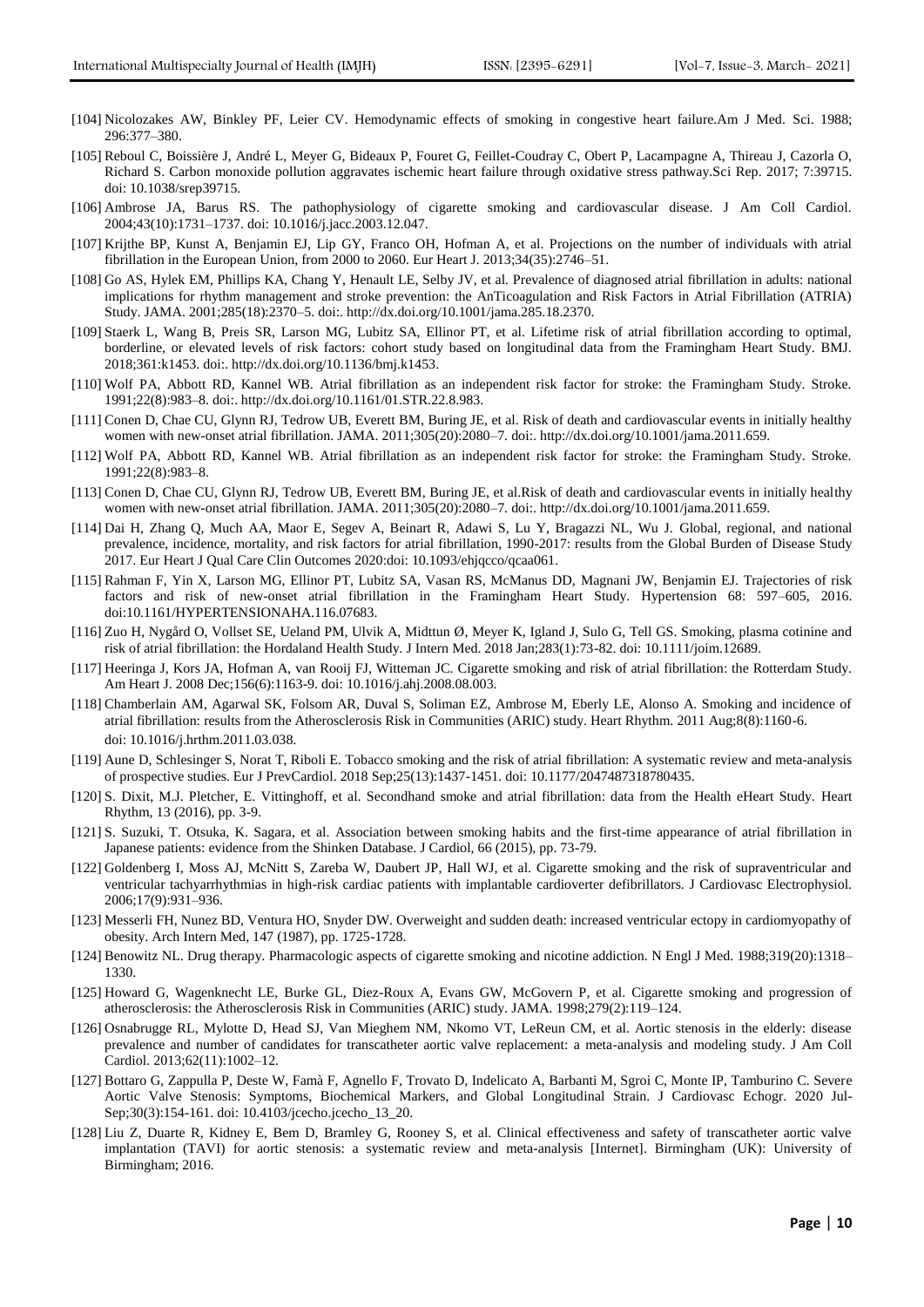- [129] Takeji Y, Taniguchi T, Morimoto T, et al. the CURRENT AS Registry Investigators and K-TAVI Registry Investigators. Transcatheter Aortic Valve Implantation vs. Surgical Aortic Valve Replacement for Severe Aortic Stenosis in Real-World Clinical Practice. Circ J. 2020 Apr 24;84(5):806-814. doi: 10.1253/circj.CJ-19-0951.
- [130] Larsson SC, Wolk A, Back M.. Alcohol consumption, cigarette smoking and incidence of aortic valve stenosis. J Intern Med 2017;282:332–339.
- [131] Thanassoulis G, Massaro JM, Cury R et al. Associations of long-term and early adult atherosclerosis risk factors with aortic and mitral valve calcium. J Am Coll Cardiol 2010;55:2491–8.
- [132] Owens DS, Katz R, Takasu J, Kronmal R, Budoff MJ, O'Brien KD. Incidence and progression of aortic valve calcium in the Multiethnic Study of Atherosclerosis (MESA). Am J Cardiol 2010;105:701–8.
- [133] Stewart BF, Siscovick D, Lind BK et al. Clinical factors associated with calcific aortic valve disease. J Am Coll Cardiol 1997;29:630–4.
- [134] Martinsson A, Ostling G, Persson M, Sundquist K, Andersson C, Melander O, Engstrom G, Hedblad B, Smith JG.. Carotid plaque, intima-media thickness, and incident aortic stenosis: a prospective cohort study. ArteriosclerThrombVasc Biol 2014;34:2343–2348.
- [135] Lester SJ, Heilbron B, Gin K, Dodek A, Jue J. The natural history and rate of progression of aortic stenosis. Chest. 1998;113(4):1109–14. 10.1378/chest.113.4.1109.
- [136] Johnston KW, Rutherford RB, Tilson MD, Shah DM, Hollier L, Stanley JC. Suggested standards for reporting on arterial aneurysms. Subcommittee on Reporting Standards for Arterial Aneurysms, Ad Hoc Committee on Reporting Standards, Society for Vascular Surgery and North American Chapter, International Society for Cardiovascular Surgery. J Vasc Surg. 1991 Mar;13(3):452-8.
- [137] Lim J., Wolff J., Rodd C., Cooper D., Earnshaw J.J. Outcome in Men with a Screen-detected Abdominal Aortic Aneurysm Who are not Fit for Intervention. Eur. J. Vasc. Endovasc. Surg. 2015;50:732–736. doi: 10.1016/j.ejvs.2015.07.035.
- [138] Kent KC, Zwolak RM, Egorova NN, Riles TS, Manganaro A, Moskowitz AJ, Gelijns AC, Greco G. Analysis of risk factors for abdominal aortic aneurysm in a cohort of more than 3 million individuals. J Vasc Surg. 2010 Sep;52(3):539-48.
- [139] Budd J.S., Finch D., Carter P. A study of the mortality from ruptured abdominal aortic aneurysms in a district community. Eur. J. Vasc. Surg. 1989;3:351–354. doi: 10.1016/S0950-821X(89)80073-8.
- [140] Aune D, Schlesinger S, Norat T, Riboli E.. Tobacco smoking and the risk of abdominal aortic aneurysm: a systematic review and meta-analysis of prospective studies. Sci Rep 2018;8:14786.
- [141] NICE Guideline Updates Team (UK). Risk factors for predicting presence of an abdominal aortic aneurysm: Abdominal aortic aneurysm: diagnosis and management: Evidence review A. London: National Institute for Health and Care Excellence (UK); 2020 Mar. PMID: 32407017.
- [142] United States Department of Health and Human Services. The Health Consequences of Smoking: 50 Years of Progress. A Report of the Surgeon General. Atlanta, GA: Department of Health and Human Services, Centers for Disease Control and Prevention, National Center for Chronic Disease Prevention and Health Promotion, Office on Smoking and Health, 2014.
- [143] Landenhed M, Engstrom G, Gottsater A, Caulfield MP, Hedblad B, Newton-Cheh C, Melander O, Smith JG.. Risk profiles for aortic dissection and ruptured or surgically treated aneurysms: a prospective cohort study. J Am Heart Assoc 2015;4:e001513.
- [144] Kopacz A, Werner E, Grochot-Przęczek A, et al. Simvastatin Attenuates Abdominal Aortic Aneurysm Formation Favoured by Lack of Nrf2 Transcriptional Activity. Oxid Med Cell Longev. 2020;2020:6340190. Published 2020 Jun 16. doi:10.1155/2020/6340190.
- [145] Fowkes FG, Murray GD, Butcher I, et al. Ankle brachial index combined with Framingham Risk Score to predict cardiovascular events and mortality: a meta-analysis. JAMA. 2008;300(2):197–208.
- [146] Marashi M, Bahr A, Al Mahdi H, Bakir S, Al Farhan M. Global Risk Profile Verification in Patients with Venous Thromboembolism (GRIP VTE) in 5 Gulf countries. Clin Appl ThrombHemost. 2009 May-Jun;15(3):289-96. doi: 10.1177/1076029608315168.
- [147] Caitlin W. Hicks, Chao Yang, Chiadi E. et al. Association s of Obesity With Incident Hospitalization Related to Peripheral Artery Disease and Critical Limb Ischemia in the ARIC Study. Journal of the American Heart Association. 2018;7. 9 Aug 2018https://doi.org/10.1161/JAHA.118.008644.
- [148] Subherwal S, Patel MR, Kober L, Peterson ED, Bhatt DL, Gislason GH, Olsen AM, Jones WS, Torp-Pedersen C, Fosbol EL. Peripheral artery disease is a coronary heart disease risk equivalent among both men and women: results from a nationwide study. Eur J PrevCardiol. 2015 Mar;22(3):317-25.
- [149] Gerhard-Herman MD, Gornik HL, Barrett C, et al. 2016 AHA/ACC Guideline on the Management of Patients With Lower Extremity Peripheral Artery Disease: Executive Summary: A Report of the American College of Cardiology/American Heart Association Task Force on Clinical Practice Guidelines. J Am Coll Cardiol. 2017 Mar 21;69(11):1465-1508. doi: 10.1016/j.jacc.2016.11.008.
- [150] Aboyans V, Ricco JB, Bartelink MEL, et al. Desormais I. 2017 ESC Guidelines on the Diagnosis and Treatment of Peripheral Arterial Diseases, in collaboration with the European Society for Vascular Surgery (ESVS): document covering atherosclerotic disease of extracranial carotid and vertebral, mesenteric, renal, upper and lower extremity arteries. Endorsed by: the European Stroke Organization (ESO)The Task Force for the Diagnosis and Treatment of Peripheral Arterial Diseases of the European Society of Cardiology (ESC) and of the European Society for Vascular Surgery (ESVS) Eur Heart J. 2018;39:763–816. doi: 10.1093/eurheartj/ehx095.
- [151] Alzamora MT, Fore´s R, Baena-Dı´ez JM, Pera G, Toran P, Sorribes M et al (2010) The peripheral arterial disease study (PERART/ARTPER): prevalence and risk factors in the general population. BMC Public Health 10:38.
- [152] Lu L, Mackay DF, Pell JP. Meta-analysis of the association between cigarette smoking and peripheral arterial disease. Heart 2014;100:414–423.
- [153] Smith GD, Shipley MJ, Rose G. Intermittent claudication, heart disease risk factors, and mortality. The Whitehall Study. Circulation 1990;82:1925-31.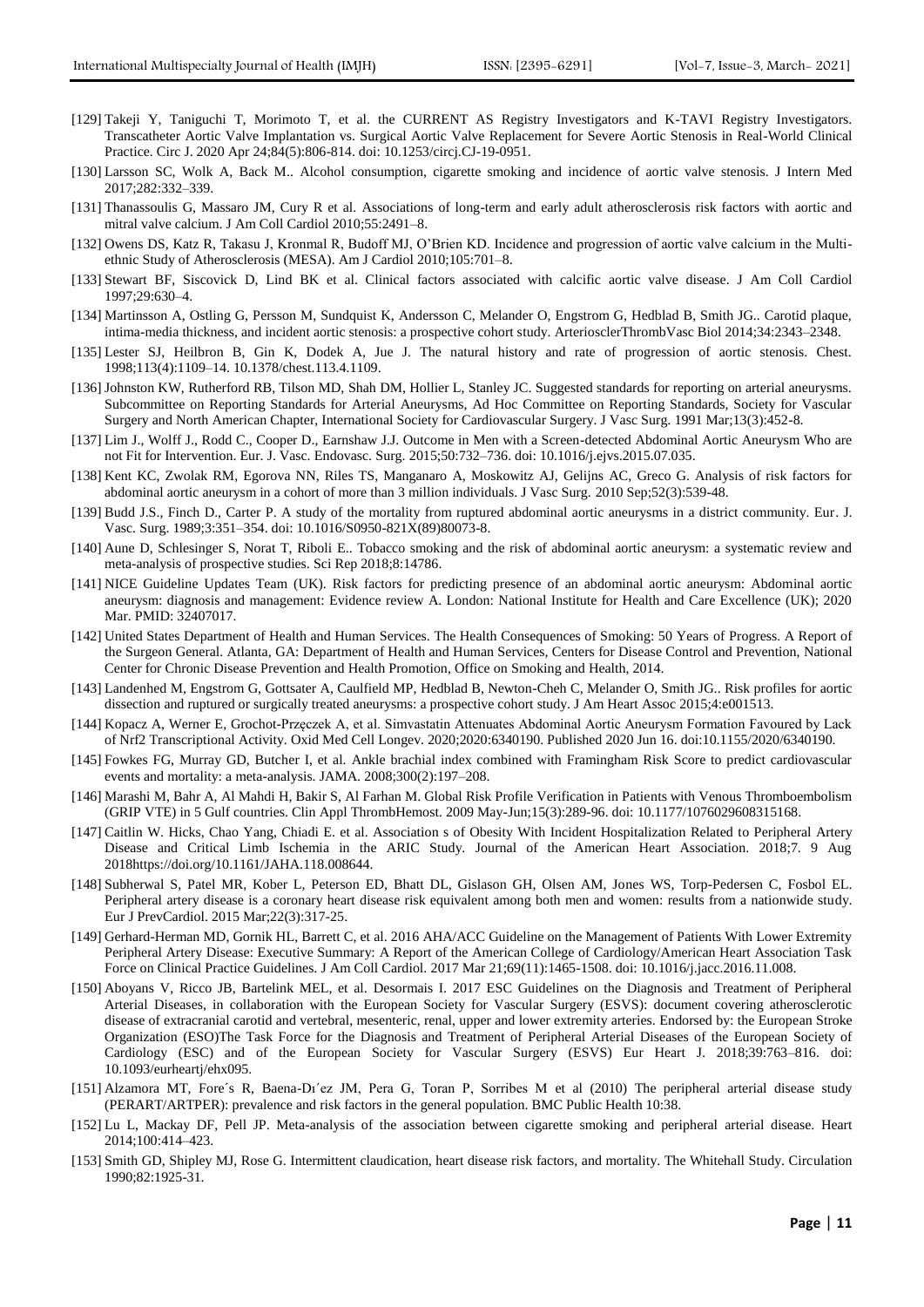- [154] Benjamin EJ, Virani SS, Callaway CW, et al. American Heart Association Council on Epidemiology and Prevention Statistics Committee and Stroke Statistics Subcommittee . Heart Disease and Stroke Statistics-2018 Update: A Report From the American Heart Association. Circulation 137: e67–e492, 2018. doi:10.1161/CIR.0000000000000558.
- [155] Aboyans V, Criqui MH, Denenberg JO, Knoke JD, Ridker PM, Fronek A. Risk factors for progression of peripheral arterial disease in large and small vessels. Circulation. 2006 Jun 6;113(22):2623-9. doi: 10.1161/CIRCULATIONAHA.105.608679.
- [156] Willigendael EM, Teijink JAW, Bartelink ML, Peters RJG, Büller HR, Prins MH. Smoking and the patency of lower extremity bypass grafts: a meta-analysis. J Vasc Surg 2005;42:67-74.
- [157] Young JC, Paul NJ, Karatas TB, Kondrasov SA, McGinigle KL, Crowner JR, Pascarella L, Farber MA, Kibbe MR, Marston WA, Kalbaugh CA. Cigarette smoking intensity informs outcomes after open revascularization for peripheral artery disease. J Vasc Surg. 2019 Dec;70(6):1973-1983.e5. doi: 10.1016/j.jvs.2019.02.066.
- [158] Price JF, Mowbray PI, Lee AJ, Rumley A, Lowe GD, Fowkes FG. Relationship between smoking and cardiovascular risk factors in the development of peripheral arterial disease and coronary artery disease: Edinburgh Artery Study. Eur Heart J. 1999 Mar;20(5):344-53. doi: 10.1053/euhj.1998.1194.
- [159] Ratchford EV. Medical management of claudication. J Vasc Surg 2017;66:275-80.
- [160] Lu JT, Creager MA. The relationship of cigarette smoking to peripheral arterial disease. Rev Cardiovasc Med. 2004 Fall;5(4):189-93. PMID: 15580157.
- [161] Centner AM, Bhide PG, Salazar G. Nicotine in Senescence and Atherosclerosis. Cells. 2020 Apr 22;9(4):1035. doi: 10.3390/cells9041035.
- [162] Muneer A, Kalsi J, Nazareth I, Arya M. Erectile dysfunction. BMJ. 2014 Jan 27;348:g129.
- [163] NIH Consensus Conference. Impotence. NIH Consensus Development Panel on Impotence. JAMA 1993;270:83-90. Doi: 10.1001/jama.1993.03510010089036.
- [164] Ayta IA, McKinlay JB, Krane RJ. The likely worldwide increase in erectile dysfunction between 1995 and 2025 and some possible policy consequences. BJU Int 1999;84:50-6. 10.1046/j.1464-410x.1999.00142.x.
- [165] Yafi FA, Jenkins L, Albersen M, Corona G, Isidori AM, Goldfarb S, et al. Erectile dysfunction. Nat Rev Dis Primers. 2016;2:16003.
- [166] Kim S, Cho MC, Cho SY, Chung H, Rajasekaran MR. Novel Emerging Therapies for Erectile Dysfunction. World J Mens Health. 2021 Jan;39(1):48-64. doi: 10.5534/wjmh.200007.
- [167] Bryan G. Schwartz, Robert A. Kloner. Cardiovascular Implications of Erectile Dysfunction. Circulation. 2011;123:e609–e611.
- [168] Mulhall JP, Giraldi A, Hackett G, et al. The 2018 Revision to the Process of Care Model for Evaluation of Erectile Dysfunction. J Sex Med 2018;15:1280-92. 10.1016/j.jsxm.2018.06.005.
- [169] Millett C, Wen LM, Rissel C, Smith A, Richters J, Grulich A, de Visser R . Smoking and erectile dysfunction: Findings from a representative sample of Australian men. Tob Control. 2006;15:136–139.
- [170] Bacon CG, et al. A prospective study of risk factors for erectile dysfunction. J Urol. 2006;176:217–221.
- [171] Gades NM, Nehra A, Jacobson DJ, McGree ME, Girman CJ, Rhodes T, Roberts RO, Lieber MM, Jacobsen SJ. Association between smoking and erectile dysfunction: A population-based study. Am. J Epidemiol. 2005;161:346–351.
- [172] He J, Reynolds K, Chen J, et al. Cigarette smoking and erectile dysfunction among Chinese men without clinical vascular disease. Am J Epidemiol. 2007;166(7):803–809. doi:10.1093/aje/kwm154.
- [173] Feldman HA, Johannes CB, Derby CA, Kleinman KP, Mohr BA, Araujo AB, Mckinlay JB. Erectile dysfunction and coronary risk factors: Prospective results from the Massachusetts Male Aging Study. Prev Med. 2000;30:328–338.
- [174] Lam TH, Abdullah AS, Ho LM, et al. Smoking and sexual dysfunction in Chinese males: findings from men's health survey. Int J Impot Res 2006;18:364-9. 10.1038/sj.ijir.3901436.
- [175] Shabsigh R, Fishman IJ, Schum C, Dunn JK. Cigarette smoking and other vascular risk factors in vasculogenic impotence. Urology. 1991;38:227–231.
- [176] Bortolotti A, Fedele D, Chatenoud L, Colli E, Coscelli C, Landoni M, Lavezzari M, Santeusanio F, Parazzini F. Cigarette smoking: A risk factor for erectile dysfunction in diabetics. Eur Urol. 2001;40:392–396.
- [177] Azab SS, Salem A, Ismail NN, El Khiat Y, El Gebally MA. Penile hemodynamics study in erectile dysfunction men: the influence of smoking obesity on the parameters of penile duplex. Int Urol Nephrol. 2020 Jun;52(6):1015-1025. doi: 10.1007/s11255-020-02405- 1.
- [178] Shamloul R, Ghanem H. Erectile dysfunction. Lancet 2013;381:153-65. 10.1016/S0140-6736(12)60520-0.
- [179] Pourmand G, Alidaee MR, Rasuli S, et al. Do cigarette smokers with erectile dysfunction benefit from stopping?: a prospective study. BJU Int 2004;94:1310-3. 10.1111/j.1464-410X.2004.05162.x.
- [180] Sahin MO, Sen V, Gunduz G, Ucer O. Effect of smoking cessation on sexual functions in men aged 30 to 60 years. Int Braz J Urol. 2020 Jul-Aug;46(4):642-648. doi: 10.1590/S1677-5538.IBJU.2019.0541.
- [181] Lewis RW, Hatzichristou DG, Laumann E, McKinlay JB. Epidemiology and natural history of erectile dysfunction; risk factors including iatrogenic and aging. In: Jardin A, Wagner AH, Khoury S, Guiliano F, Padma-Nathan H, Rosen A, eds, editors. Erectile Dysfunction. Plymouth: Health Publication Ltd; 2000. pp. 21–51.
- [182] Powell JT. Vascular damage from smoking: disease mechanisms at the arterial wall. Vasc Med. 1998;3:21–28.6.
- [183] Tostes RC, Carneiro FS, Lee AJ, et al. Cigarette smoking and erectile dysfunction: focus on NO bioavailability and ROS generation. J Sex Med. 2008;5(6):1284-1295. doi:10.1111/j.1743-6109.2008.00804.x].